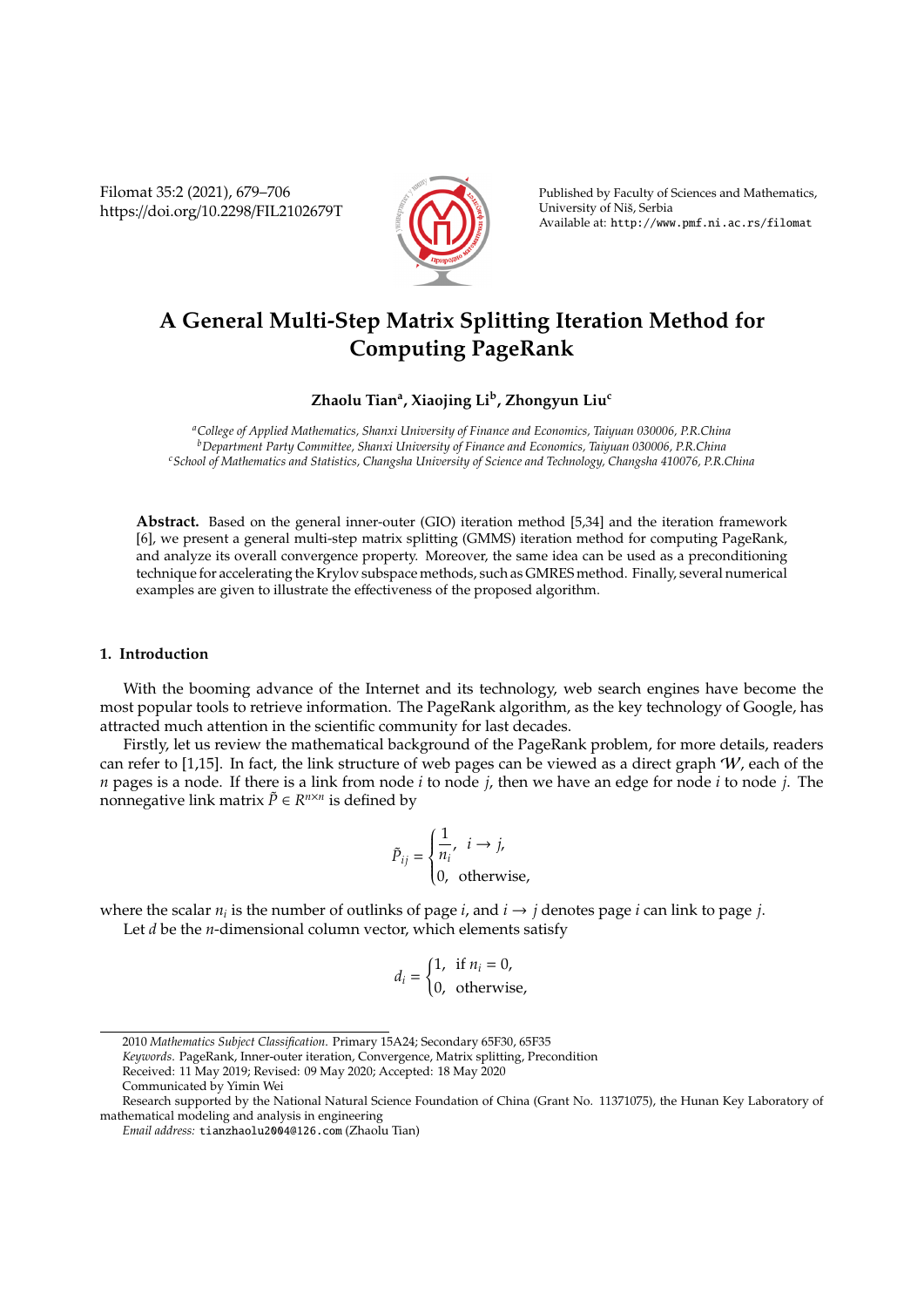that identifies the nodes with outdegree 0.

Define an *n*-dimensional column vector

$$
v = \left[\frac{1}{n}\right]_{n\times 1},
$$

which represents a uniform probability distribution over all *n* nodes. Then the matrix  $\hat{P}$  can be expressed as follows:

$$
\hat{P} = \tilde{P} + dv^T,
$$

where  $v^T$  is the transpose of  $v$ . Hence, the matrix  $\hat{P}$  is now a proper row stochastic matrix.

From the ergodic theorem [30], it follows that the stationary distribution of the Markov chain is unique and the limiting distribution starting from any initial distribution when the transition matrix is aperiodic and irreducible. For PageRank problem, a convex combination of  $\hat{P}$  with a certain rank-1 matrix can achieve these desirable properties, so we define

$$
\bar{P} = \alpha \hat{P} + (1 - \alpha) e v^T,
$$

where  $\alpha \in (0, 1)$  is the damping factor, *e* is a column vector of all ones, and *v* is called the personalization or the teleportation vector. The PageRank vector *x* satisfies the following relation:

$$
\mathcal{A}x = x,\tag{1.1}
$$

where  $\mathcal{A} = \bar{P}^T = \alpha P + (1-\alpha) v e^T$  is the Google matrix with  $P = \hat{P}^T$ , and *x* is a nonnegative vector with  $x \ge 0$ . Since  $||x||_1 = 1$ , then the PageRank problem (1.1) can be rewritten as the following linear system [4,8,15]:

$$
(I - \alpha P)x = (1 - \alpha)v,\tag{1.2}
$$

where *I* is an  $n \times n$  identity matrix. The PageRank problem (1.1) often arises in web ranking [2,5,7,10], for example, the hyperlink structure of the web and modeling the graph by the Markov chain, etc.

In the last decades, a large amount of numerical algorithms have been proposed for computing the PageRank vector. However, the fast eigenvector solvers by using matrix inversions or decompositions are unsuitable and prohibitive due to the large and sparse matrix  $\mathcal{A}$ . Instead, the iteration methods only requiring matrix-vector products have been popular for the PageRank problem. The power method [1,16] is the original method used to compute the PageRank vector. For the case that the largest eigenvalue is not well separated from the second one, the power method may perform poorly, so many extrapolation methods [3,12,19,21] are proposed to accelerate the power method. Since the matrix *I*−α*P* is a nonsingular *M*−matrix [20,27,29], based on the regular splittings of the matrix  $I - \alpha P$ , a class of splitting iteration methods [9] were presented for solving (1.2). The Krylov subspace methods have also been used for solving the PageRank problem. In [10], two strategies to accelerate the Arnoldi-type algorithm were proposed. Moreover, theoretical analysis verified that the new algorithms can improve the efficiency of the original Arnoldi-type algorithm, and circumvent the drawback of stagnation considerably. In [31], an Arnoldi-type algorithm was presented, which is a variant of the restarted Arnoldi method [23]. By combining the power method with the thick restarted Arnoldi algorithm [25], the Power-Arnoldi algorithm was constructed in [26]. A Ritzvalue-based Arnoldi-Extrapolation algorithm [18] was developed, which periodically knits extrapolation method with the Arnoldi-type algorithm. By using the thick restarted Arnoldi method to accelerate the inner-outer method [24], an Arnoldi-Inout algorithm was proposed in [22]. Many other algorithms are also established for solving the PageRank problem, such as [32,33,35-41], etc.

Recently, by applying the two-step splitting iteration framework, Gu et al. [11] constructed the PIO iteration method by combining the power method with the IO iteration [24]. Next, Wen et al. [6] gave the MPIO iteration method, which is a variant of the PIO iteration. Inspired by these iteration frameworks in [6,11], based on multi-step matrix splitting iterations and GIO iteration [5,34], we propose the GMMS iteration method for solving the linear system (1.2). In addition, by choosing appropriate matrix splittings and parameters, the GMMS iteration method can reduce to the MPIO and PIO iteration methods, respectively.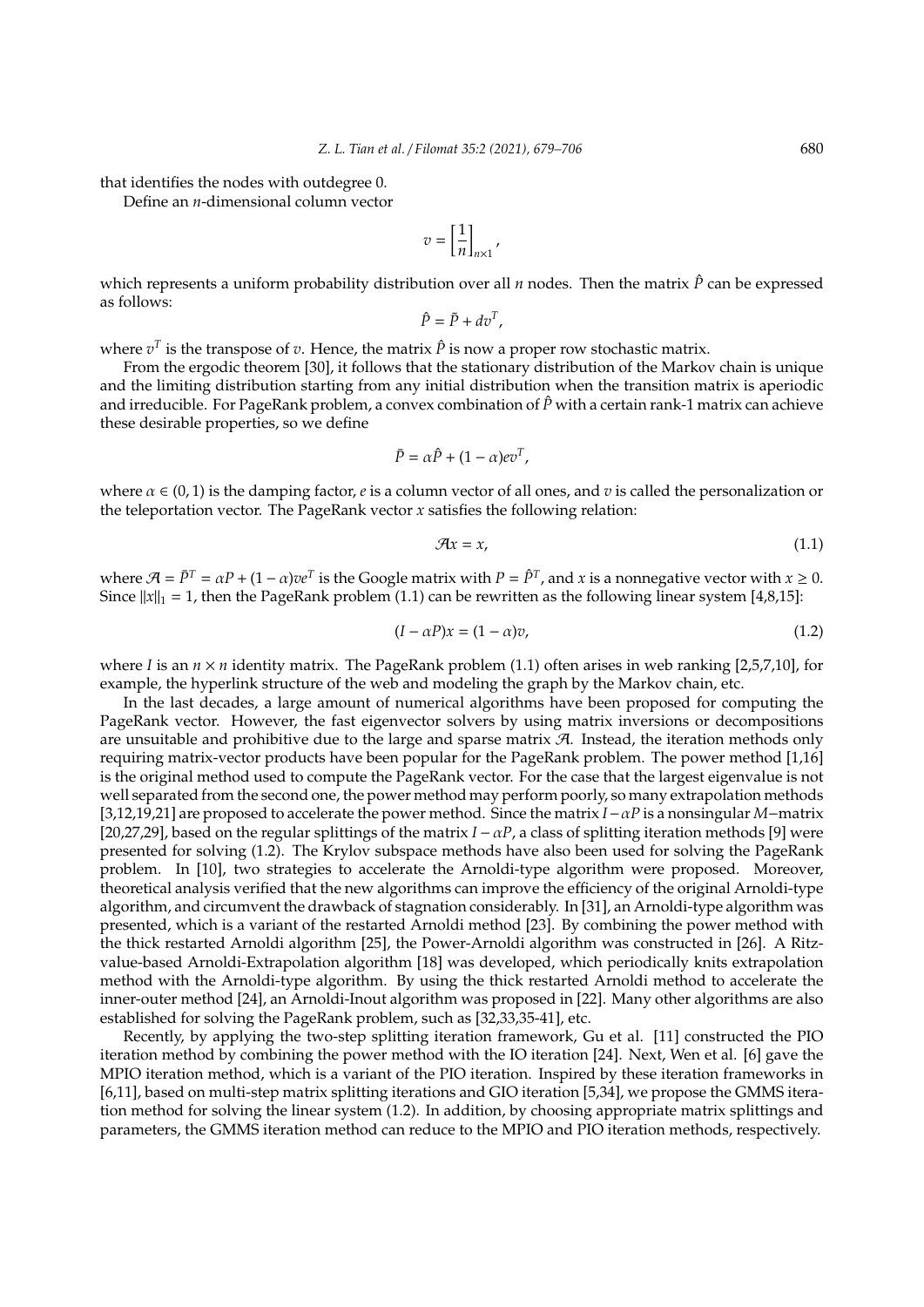The remainder of this paper is organized as follows. In Section 2, the PIO and MPIO iteration methods are reviewed. In the following section, we present the GMMS iteration method and analyze its global convergence in detail. In Section 4, some comparison results are given for the GMMS iteration method. In Section 5, we consider how to use the GMMS iteration as a preconditioner to accelerate the Krylov subspace methods, and discuss the effectiveness of the preconditioner by analyzing the clustering of eigenvalues of the preconditioned coefficient matrices. The choices of the parameters are discussed in the GMMS iteration method in Section 6. Several numerical examples are provided in Section 7 to show the efficiency of the proposed algorithm. Finally, we draw some conclusions in Section 8.

#### **2. The PIO and MPIO iteration methods**

Applying the power method to solve the linear system (1.2), then we have the following iteration sequence:

$$
x_{k+1} = \alpha P x_k + (1 - \alpha)v, \ k = 0, 1, 2, \cdots.
$$
 (2.1)

On the other hand, Gleich et al. [24] proposed an IO iteration method for solving the linear system (1.2). First, (1.2) is reformulated as

$$
(I - \beta P)x = (\alpha - \beta)Px + (1 - \alpha)v,\tag{2.2}
$$

with  $0 < \beta < \alpha$ , then the outer iteration for solving (2.2) is given by

$$
(I - \beta P)x_{k+1} = (\alpha - \beta)Px_k + (1 - \alpha)v, \ k = 0, 1, \cdots.
$$
 (2.3)

In order to speed up the outer iteration (2.3), an inner Richardson iteration is used to approximate  $x_{k+1}$ . Setting the right-hand side of (2.3) as

$$
f=(\alpha-\beta)Px_k+(1-\alpha)v,
$$

and defining the following inner linear system

$$
(I - \beta P)y = f,\t\t(2.4)
$$

then the inner iteration for solving (2.4) is

$$
y_{j+1} = \beta Py_j + f, \ j = 0, 1, 2, \cdots, l-1,
$$
\n(2.5)

where  $y_0$  is given by  $x_k$  as the initial guess and  $y_l$  is assigned as the new  $x_{k+1}$ .

Combining (2.1) with the outer iteration (2.3), Gu et al. [11] developed the PIO iteration method as follows:

**The PIO iteration method:**

$$
\begin{cases} x_{k+\frac{1}{2}} = \alpha P x_k + (1 - \alpha)v, \\ (I - \beta P)x_{k+1} = (\alpha - \beta)P x_{k+\frac{1}{2}} + (1 - \alpha)v, \end{cases}
$$
 (2.6)

**Theorem 2.1 [11].** The iteration matrix of the PIO iteration (2.6) is given by

$$
\mathcal{R}_{\text{PIO}} = \alpha(\alpha - \beta)(I - \beta P)^{-1}P^2,
$$

and the modulus of its eigenvalues is bounded by

$$
\tilde{s} = \frac{\alpha(\alpha - \beta)}{1 - \beta}
$$

with  $0 < \alpha < 1$  and  $0 < \beta < \alpha$ . Then,  $\rho(\mathcal{R}_{PIO}) \leq \tilde{s} < 1$  holds, where  $\rho(\mathcal{R}_{PIO})$  denotes the spectral radius of the matrix R*PIO*, which implies that the PIO iteration method converges to the exact solution of the linear system (1.2) for any initial vector  $x_0$ .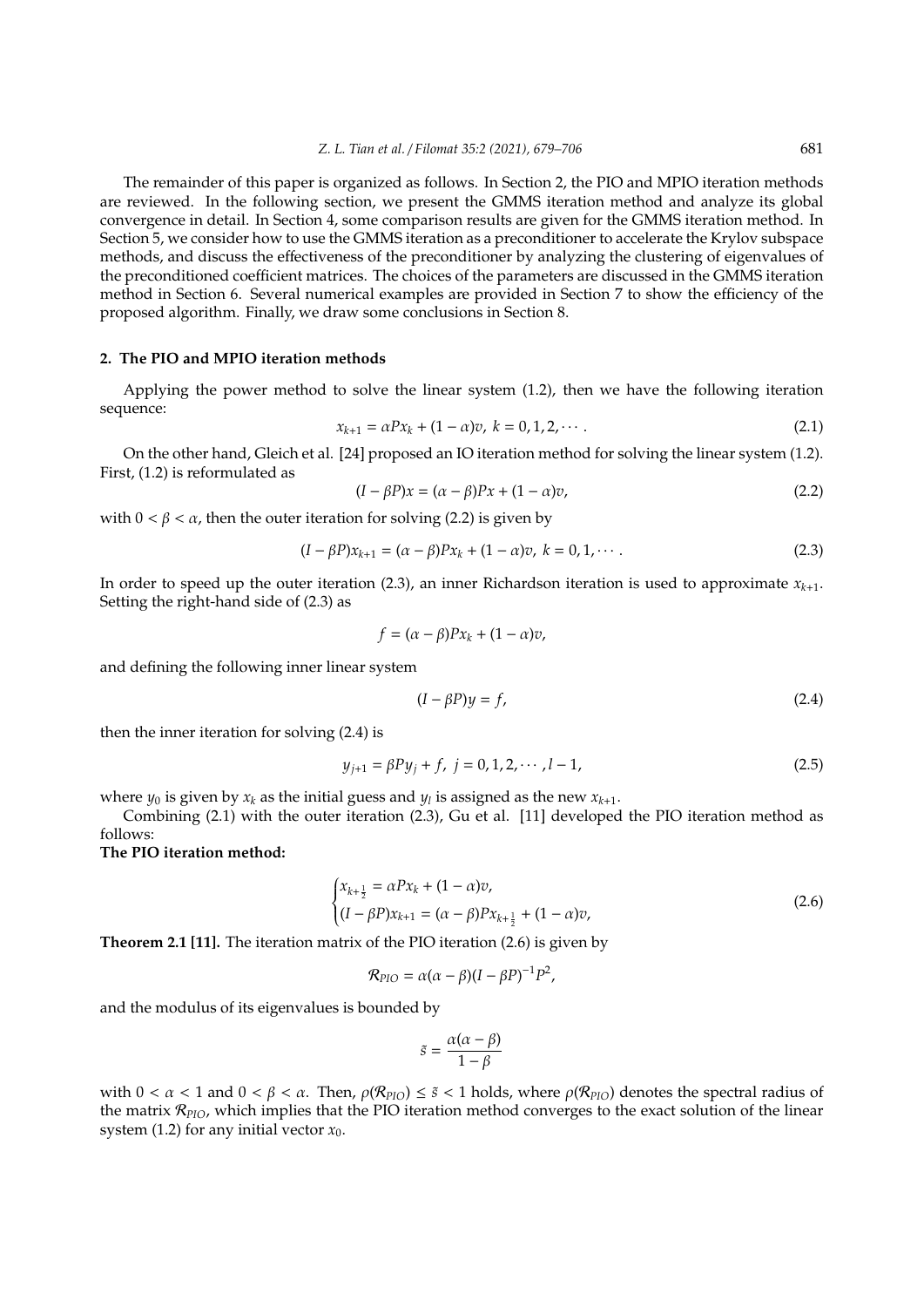By using multi-step power method and the IO iteration [24], Wen et al. [6] presented the following MPIO iteration method:

**The MPIO iteration method:**

$$
\begin{cases}\n x_{k+\frac{1}{m+1}} = \alpha P x_k + (1 - \alpha)v, \\
 x_{k+\frac{2}{m+1}} = \alpha P x_{k+\frac{1}{m+1}} + (1 - \alpha)v, \\
 \vdots \\
 x_{k+\frac{\tilde{m}}{m+1}} = \alpha P x_{k+\frac{\tilde{m}-1}{m+1}} + (1 - \alpha)v, \\
 (I - \beta P) x_{k+1} = (\alpha - \beta) P x_{k+\frac{\tilde{m}}{m+1}} + (1 - \alpha)v,\n\end{cases}
$$
\n(2.7)

where  $0 < \beta < \alpha$  and  $0 < \alpha < 1$ ,  $\tilde{m}$  ( $\tilde{m} \ge 2$ ) is the iteration number of using the power method. If  $\tilde{m} = 1$ , then the MPIO iteration method is just the PIO iteration method (2.6).

# **Algorithm 1: The MPIO iteration method**

Input: *P*,  $\alpha$ ,  $\beta$ , *v*,  $\tilde{\tau}$ , *κ*,  $\tilde{m}$  ( $\tilde{m} \ge 2$ ) Output: *x* 1:  $x \leftarrow v$ 2:  $z$  ←  $Px$ 3: while  $\|\alpha z + (1 - \alpha)v - x\|_1 \geq \tilde{\tau}$ 4: **for** i=1:*m*˜ 5:  $x \leftarrow \alpha z + (1 - \alpha)v$ 6:  $z \leftarrow Px$ 7: **end** 8:  $f \leftarrow (\alpha - \beta)z + (1 - \alpha)v$ 9: **for** i=1:κ 10:  $x \leftarrow f + \beta z$ 11:  $z \leftarrow Px$ 12: **end** 13: **end while** 14:  $x \leftarrow \alpha z + (1 - \alpha)v$ **Theorem 2.2 [6].** The iteration matrix of the MPIO iteration (2.7) is defined by

$$
\mathcal{R}_{MPIO} = \alpha^{\tilde{m}}(\alpha - \beta)(I - \beta P)^{-1} P^{\tilde{m}+1},
$$

and the modulus of its eigenvalues is bounded by

$$
\hat{s} = \frac{\alpha^{\tilde{m}}(\alpha - \beta)}{1 - \beta}
$$

with  $0 < \alpha < 1$  and  $0 < \beta < \alpha$ . Therefore, the relation  $\rho(R_{MPIO}) \leq \hat{s} < 1$  holds, and the MPIO iteration method converges to the exact solution of the linear system (1.2) for any initial vector *x*0.

#### **3. The GMMS iteration method**

In this section, we firstly review the GIO iteration method [5,34], then propose the GMMS iteration method, and analyze its global convergence without imposing any restrictions on the damping factors and the stopping tolerances.

**Lemma 3.1 [27].** For all operator norms  $\rho(W) \le ||W||$ . For all *W* and for all  $\varepsilon > 0$ , there is an operator norm  $\|W\|_{\star} \leq \rho(W) + \varepsilon$ . The norm  $\|\cdot\|_{\star}$  depends on both *W* and  $\varepsilon$ .

**Lemma 3.2** [27]. Let  $||AB|| \le ||A|| \cdot ||B||$ . Then  $||X|| < 1$  implies that *I* − *X* is invertible,  $(I - X)^{-1} = \sum_{i=0}^{\infty} X^i$ , and  $||(I - X)^{-1}|| \le \frac{1}{1-||X||}.$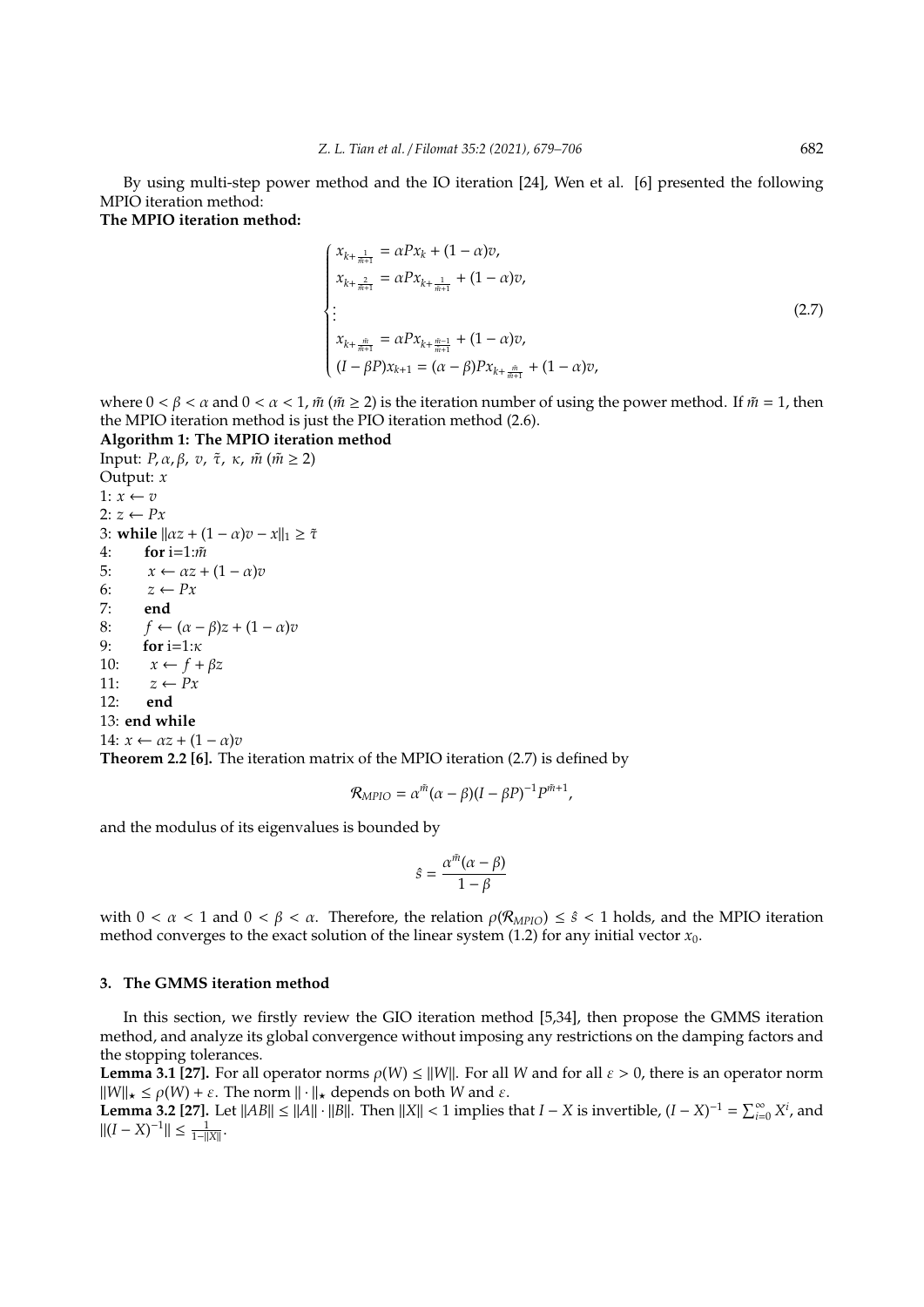*3.1. The GIO iteration method [5,34]*

Let

$$
I - \alpha P = M - N,\t\t(3.1)
$$

where *M* is an invertible matrix, then from (3.1) the iteration sequence for solving the linear system (1.2) has the following form:

$$
Mx_{k+1} = Nx_k + (1 - \alpha)v \tag{3.2}
$$

The outer iteration method for solving (1.2) is defined by

$$
(M - \psi N)x_{k+1} = (1 - \psi)Nx_k + (1 - \alpha)v, \ k = 0, 1, 2, \cdots
$$
\n(3.3)

with  $0 < \psi < 1$ .

Let  $q = (1 - \psi)Nx_k + (1 - \alpha)v$ , then the inner iteration can be described as

$$
My_{j+1} = \psi Ny_j + g, \ j = 0, 1, 2, \cdots, m_k - 1,
$$
\n(3.4)

where we take  $y_0 = x_k$  as the initial guess and  $y_{m_k}$  as the new  $x_{k+1}$ . If  $M = I$ ,  $N = \alpha P$  and  $\beta = \alpha \psi$ , then the GIO iteration method reduces to the IO iteration method [24].

## **Algorithm 2: The GIO iteration method**

**Input:** *M, N, α, ψ, ε, m<sub>k</sub>, v* Output: *x* 1:  $x \leftarrow v$  $2: w \leftarrow Nx$ 3: **while**  $||(1 - \alpha)v - Mx + w||_1 \ge \epsilon$ 4:  $q \leftarrow (1 - \psi)w + (1 - \alpha)v$ 5: **for** i=1: $m_k$ 6:  $Mx \leftarrow \psi w + g$ 7:  $w \leftarrow Nx$ 8: **end** 9: **end while**

10: 
$$
Mx \leftarrow w + (1 - \alpha)v
$$

**Theorem 3.1 [5].** Let  $I - \alpha P = M - N$  be a matrix splitting with  $\rho(M^{-1}N) < 1$ ,  $0 < \psi < 1$ , and  $m_k$  be the number of the inner iteration steps at the *k*−th outer iteration. Then the iteration sequence {*x<sub>k</sub>*}<sup>∞</sup>  $\sum_{k=0}^{\infty}$  derived from the GIO iteration method converges to the exact PageRank vector for any initial vector  $x_0$ . Moreover, the GIO iteration method converges faster than the iteration sequence (3.2).

# *3.2. The GMMS iteration method*

By combining the multi-step matrix splitting iterations (3.2) with the GIO iteration in Section 3.1, we obtain the following GMMS iteration method: **The GMMS iteration method:**

$$
\begin{cases}\nMx_{k+\frac{1}{m+1}} = Nx_k + (1 - \alpha)v, \\
Mx_{k+\frac{2}{m+1}} = Nx_{k+\frac{1}{m+1}} + (1 - \alpha)v, \\
\vdots \\
Mx_{k+\frac{m}{m+1}} = Nx_{k+\frac{m-1}{m+1}} + (1 - \alpha)v, \\
(M - \psi N)x_{k+1} = (1 - \psi)Nx_{k+\frac{m}{m+1}} + (1 - \alpha)v,\n\end{cases}
$$
\n(3.5)

where the GIO iteration is used for the last iteration in (3.5). If  $M = I$ ,  $N = \alpha P$  and  $\beta = \alpha \psi$ , then the GMMS iteration becomes the MPIO iteration (2.7). Let  $m = 1$ , then we obtain the following general two-step matrix splitting (GTMS) iteration method: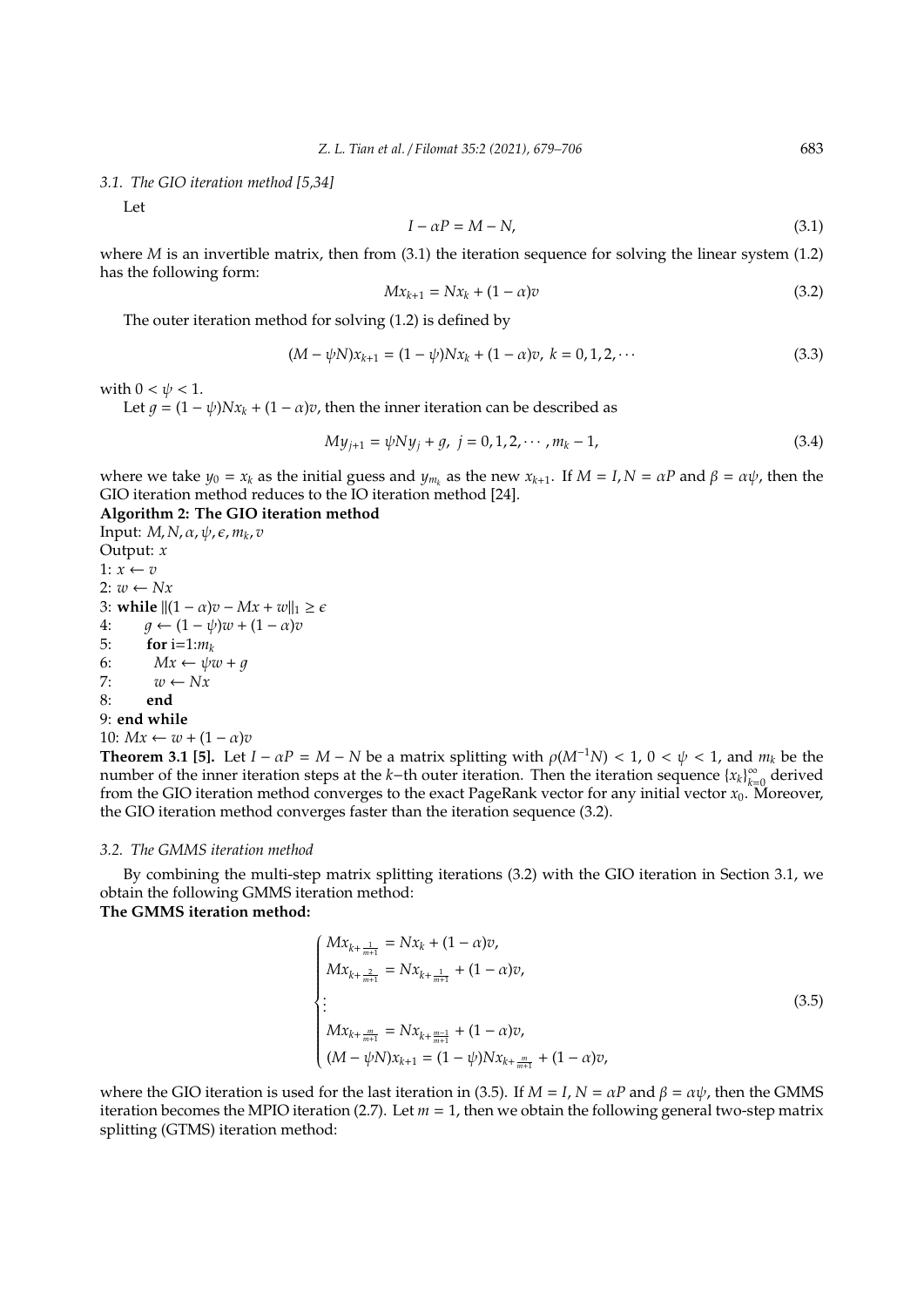### **The GTMS iteration method:**

$$
\begin{cases} Mx_{k+\frac{1}{2}} = Nx_k + (1 - \alpha)v, \\ (M - \psi N)x_{k+1} = (1 - \psi)Nx_{k+\frac{1}{2}} + (1 - \alpha)v, \end{cases}
$$
(3.6)

Let  $M = I$ ,  $N = \alpha P$  and  $\beta = \alpha \psi$ , then the GTMS iteration is just the PIO iteration (2.6). **Algorithm 3: The GMMS iteration method**

Input: *M*, *N*, α, ψ, *v*, ζ, *m<sup>k</sup>* , *m* (*m* ≥ 2) Output: *x* 1:  $x \leftarrow v$ 2: *w* ← *Nx* 3: **while**  $||w + (1 - \alpha)v - Mx||_1 \ge \zeta$ 4: **for** i=1:m 5:  $Mx \leftarrow w + (1 - \alpha)v$ 6:  $w \leftarrow Nx$ 7: **end** 8:  $g \leftarrow (1 - \psi)w + (1 - \alpha)v$ 9: **for** i=1: $m_k$ <br>10:  $Mx \leftarrow \psi \psi$  $Mx \leftarrow \psi w + q$ 11:  $w \leftarrow Nx$ 12: **end** 13: **end while** 14:  $Mx \leftarrow w + (1 - \alpha)v$ 

Next, we will analyze the global convergence of the GMMS iteration method. In fact, the GMMS iteration method can be written as the following two-stage matrix splitting iteration framework [17,28]:

$$
\begin{cases} x_{k,0} = x_k, \ x_{k+1} = x_{k,m_k}, \\ M x_{k,j+1} = \psi N x_{k,j} + (1 - \psi) N (M^{-1} N)^m x_k + (1 - \alpha) \left( (1 - \psi) N \sum_{i=0}^{m-1} (M^{-1} N)^i M^{-1} + I \right) v, \\ k = 0, 1, 2, \cdots, j = 0, 1, 2, \cdots, m_k - 1. \end{cases}
$$
(3.7)

**Theorem 3.2.** Let  $I - \alpha P = M - N$  be a matrix splitting with  $\rho(M^{-1}N) < 1$ ,  $0 < \psi < 1$ , and  $m_k$  be the number of the inner iteration steps at the *k*−th outer iteration with  $m_k \geq 1$ . Then the iteration sequence  $\{x_k\}_{k=1}^{\infty}$ *k*=0 generated by (3.7) converges to the PageRank vector for any initial vector *x*0. **Proof.** From (3.7), we have

$$
\begin{array}{ll} x_{k,j+1} & = \left( (\psi R)^{j+1} + (1-\psi) \sum\limits_{t=0}^{j} (\psi R)^t R^{m+1} \right) x_k \\ & \quad + (1-\alpha) \sum\limits_{t=0}^{j} (\psi R)^t \left( (1-\psi) N \sum\limits_{i=0}^{m-1} (M^{-1}N)^i M^{-1} + I \right) v \end{array}
$$

with  $R = M^{-1}N$ . For  $j = m_k - 1$ , then it follows that

$$
x_{k+1} = H_k x_k + F_k v, \ \ k = 0, 1, 2, \cdots,
$$
\n(3.8)

where

$$
\begin{cases}\nH_k = (\psi R)^{m_k} + (1 - \psi) \sum_{t=0}^{m_k - 1} (\psi R)^t R^{m+1}, \\
F_k = (1 - \alpha) \sum_{t=0}^{m_k - 1} (\psi R)^t \left( (1 - \psi) N \sum_{i=0}^{m-1} (M^{-1} N)^i M^{-1} + I \right) v, \ k = 0, 1, 2, \cdots.\n\end{cases}
$$
\n(3.9)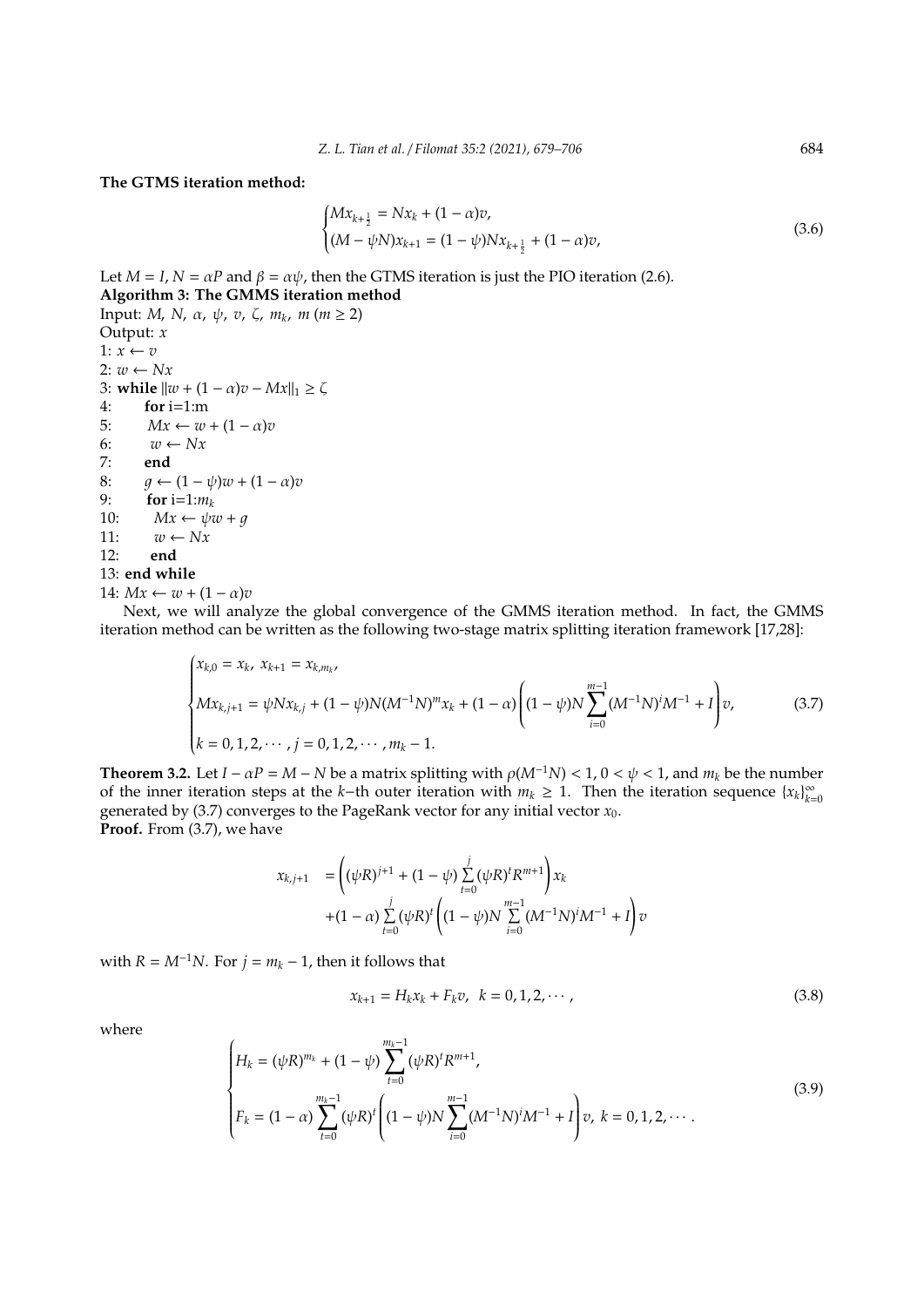Let  $x^*$  be the exact solution to the linear system  $(1.2)$ , then from  $(3.7)$ ,  $(3.8)$  we obtain

$$
x^* = H_k x^* + F_k v, \ k = 0, 1, 2, \cdots.
$$
 (3.10)

Subtracting (3.10) from (3.8), then

$$
x_{k+1} - x^* = H_k(x_k - x^*) = \cdots = H_k H_{k-1} \cdots H_0(x_0 - x^*), \ \ k = 0, 1, 2, \cdots.
$$

Let  $v_i^{(k)}$  $i^{(k)}$  be an eigenvalue of  $H_k$  and  $\lambda_i$  be an eigenvalue of *R*, respectively. From (3.9), we have

$$
\nu_i^{(k)} = (\psi \lambda_i)^{m_k} + (1 - \psi) \lambda_i^{m+1} \sum_{t=0}^{m_k-1} (\psi \lambda_i)^t \n= (\psi \lambda_i)^{m_k} + (1 - \psi) \lambda_i^{m+1} \frac{1 - (\psi \lambda_i)^{m_k}}{1 - \psi \lambda_i} \n= \frac{(\psi \lambda_i)^{m_k} (1 - \psi \lambda_i)^{n+1} (1 - (\psi \lambda_i)^{m_k})}{1 - \psi \lambda_i}.
$$

Since  $0 < \psi < 1$  and  $|\lambda_i| < 1$ , then

$$
|\nu_i^{(k)}| = \left| \frac{(\psi \lambda_i)^{m_k} (1 - \psi \lambda_i) + (1 - \psi) \lambda_i^{m+1} (1 - (\psi \lambda_i)^{m_k})}{1 - \psi \lambda_i} \right|
$$
  
\n
$$
\leq \left| \frac{(\psi \rho(R))^{m_k} (1 + \psi \rho(R)) + (1 - \psi) \rho(R)^{m+1} (1 + (\psi \rho(R))^{m_k})}{1 - \psi \rho(R)} \right|
$$
  
\n
$$
< \left| \frac{(\psi \rho(R))^{m_k} (1 + \psi \rho(R)) + (1 - \psi) \rho(R)^{m+1} (1 + (\psi \rho(R))^{m_k})}{1 - \psi} \right|
$$
  
\n
$$
= \rho(R)^{m+1} < 1
$$

as  $m_k \to \infty$ , so  $\rho(H_k) < 1$ .

Let  $\sigma = \max_{k} {\rho(H_k)} < 1$  ( $k = 0, 1, 2, \cdots$ ) and  $\xi_i$  be an eigenvalue of  $H_k H_{k-1} \cdots H_0$ , then we have

$$
\xi_i=\Pi_{s=0}^k\frac{(\psi\lambda_i)^{m_s}(1-\psi\lambda_i)+(1-\psi)\lambda_i^{m+1}(1-(\psi\lambda_i)^{m_s})}{1-\psi\lambda_i},
$$

so

$$
\rho(H_k H_{k-1} \cdots H_0) \le \rho(H_k)\rho(H_{k-1}) \cdots \rho(H_0) \le \sigma^{k+1} < \phi^{k+1}
$$

with  $0 < \sigma < \phi < 1$ .

From Lemma 3.1, there exists an operator norm  $\|\cdot\|_{\varrho}$  such that

$$
||H_k H_{k-1} \cdots H_0||_{\varrho} < \phi^{k+1}.
$$

Then

$$
||x_{k+1} - x^*||_{\varrho} \le ||H_k H_{k-1} \cdots H_0||_{\varrho} ||x_0 - x^*||_{\varrho} < \varphi^{k+1} ||x_0 - x^*||_{\varrho} \to 0
$$
\n(3.11)

as  $k \to \infty$ . Therefore, the iteration sequence  $\{x_k\}_{k=1}^{\infty}$ *k*=0 converges to the exact PageRank vector *x* <sup>∗</sup> according to  $(3.11)$ , and the proof is completed.  $\Box$ 

Let  $P = D + L + U$ , where *D* is the diagonal part of *P*, and *L*, *U* are the strictly lower and upper triangular parts of *P*, respectively. Then the matrix splitting of the AOR iteration method [14] for solving the linear system (1.2) is

$$
M_A = \frac{1}{\omega}(I - \alpha D - \gamma \alpha L), N_A = \frac{1}{\omega}((1 - \omega)(I - \alpha D) + (\omega - \gamma)\alpha L + \omega \alpha U),
$$
\n(3.12)

where  $\omega$ ,  $\gamma$  are two real parameters with  $\omega \neq 0$ .

For different  $\omega$  and  $\gamma$ , we can obtain the corresponding iteration methods from (3.12):

(1) Jacobi method:  $\omega = 1$ ,  $\gamma = 0$ .

(2) Gauss-Seidel method:  $\omega = \gamma = 1$ .

(3) SOR method:  $\omega = \gamma$ .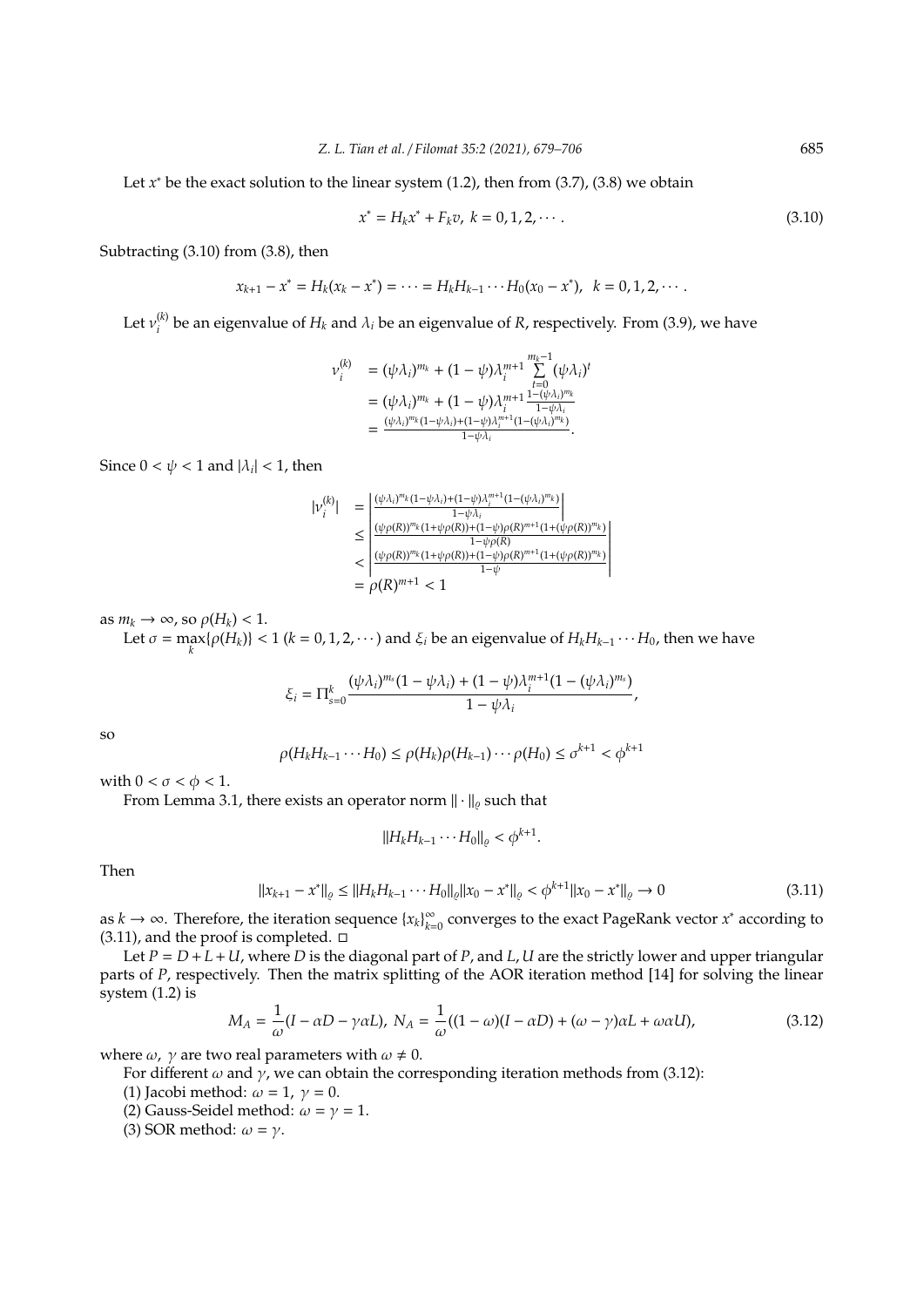**Theorem 3.3.** Let  $G_A = M_A^{-1} N_A$  and  $J = (I - \alpha D)^{-1} (\alpha L + \alpha U)$  be the AOR iteration matrix and Jacobi iteration matrix for solving the linear system (1.2), respectively. If  $0 < \omega < \frac{2}{1+\rho(J)}$  and  $0 \le \gamma \le \omega$ , then

$$
\rho(G_A) \le |1 - \omega| + \omega \rho(J) < 1.
$$

**Proof.** This is a special case of Theorem 3.3 [13].

**Remark 1.** For different  $\omega$  and  $\gamma$  in the AOR splitting (3.12), we can construct the GMMS iteration method based on the corresponding splittings, such as the Jacobi and Gauss-Seidel splittings, etc.

### **4. Some comparison results for the GMMS iteration method**

**Definition 4.1 [20].** For a matrix *A* ∈  $R^{n \times n}$ , *A* = *M* − *N* is a regular splitting if *M* is nonsingular with  $M^{-1} \ge 0$ and  $N \geq 0$ .

**Theorem 4.1 [20].** Let  $A = M - N$  be a regular splitting of  $A$ . If  $A^{-1} \ge 0$ , then

$$
\rho(M^{-1}N) = \frac{\rho(A^{-1}N)}{1 + \rho(A^{-1}N)} < 1.
$$

**Theorem 4.2 ([20]).** Let  $A = M_1 - N_1 = M_2 - N_2$  be two regular splittings of  $A$ , where  $A^{-1} \ge 0$ . If  $N_2 \ge N_1 \ge 0$ , then

$$
0 \le \rho(M_1^{-1}N_1) \le \rho(M_2^{-1}N_2) < 1.
$$

**Theorem 4.3.** Let  $I - \alpha P = M_i - N_i$  ( $i = 1, 2$ ) be two regular splittings and  $0 < \psi < 1$ . If  $\rho(M_1^{-1}N_1) < \rho(M_2^{-1}N_2)$ , then the GMMS iteration method derived from  $(M_1, N_1)$  converges faster than that based on  $(M_2, \bar{N_2})$  for any initial vector  $x_0$ .

**Proof.** From (3.5), the iteration sequence of the GMMS iteration method is

$$
x_{k+1} = (1 - \psi)(M - \psi N)^{-1} N (M^{-1} N)^m x_k + (1 - \alpha)(M - \psi N)^{-1} ((1 - \psi) N \sum_{i=0}^{m-1} (M^{-1} N)^i M^{-1} + I) v,
$$
(4.1)

which iteration matrix is

$$
\mathcal{R}_{GMMS} = (1 - \psi)(M - \psi N)^{-1} N (M^{-1} N)^m
$$
  
=  $(1 - \psi)(I - \psi R)^{-1} R^{m+1}$ . (4.2)

Let  $\lambda_i$  be an eigenvalue of *R*, then

$$
\theta_i = \frac{(1 - \psi)\lambda_i^{m+1}}{1 - \psi\lambda_i} \tag{4.3}
$$

is an eigenvalue of R*GMMS*.

From (4.3), it follows that

$$
|\theta_i| = \left| \frac{(1 - \psi)\lambda_i^{m+1}}{1 - \psi \lambda_i} \right| \le \frac{(1 - \psi)|\lambda_i|^{m+1}}{1 - \psi |\lambda_i|} \le \frac{(1 - \psi)\rho(R)^{m+1}}{1 - \psi \rho(R)}
$$

with  $0 < \psi < 1$  and  $\rho(R) < 1$ . Thus,

$$
\rho(\mathcal{R}_{\text{GMMS}}) \le \frac{(1 - \psi)\rho(R)^{m+1}}{1 - \psi\rho(R)}.\tag{4.4}
$$

Since  $I - \alpha P = M_i - N_i(i = 1, 2)$  is a regular splitting, by [29] and Theorem 4.1, it is clear that the matrix  $R_i = M_i^{-1} N_i$  is a nonnegative matrix and  $\rho(R_i)$  is an eigenvalue of  $R_i$  with  $\rho(R_i) < 1$ .

Let *G*(*Ri*) be the iteration matrix of the GMMS iteration method based on (*M<sup>i</sup>* , *Ni*). From (4.4), it is clear that

$$
\rho(G(R_i)) = \frac{(1 - \psi)\rho(R_i)^{m+1}}{1 - \psi\rho(R_i)}, \ (i = 1, 2).
$$
\n(4.5)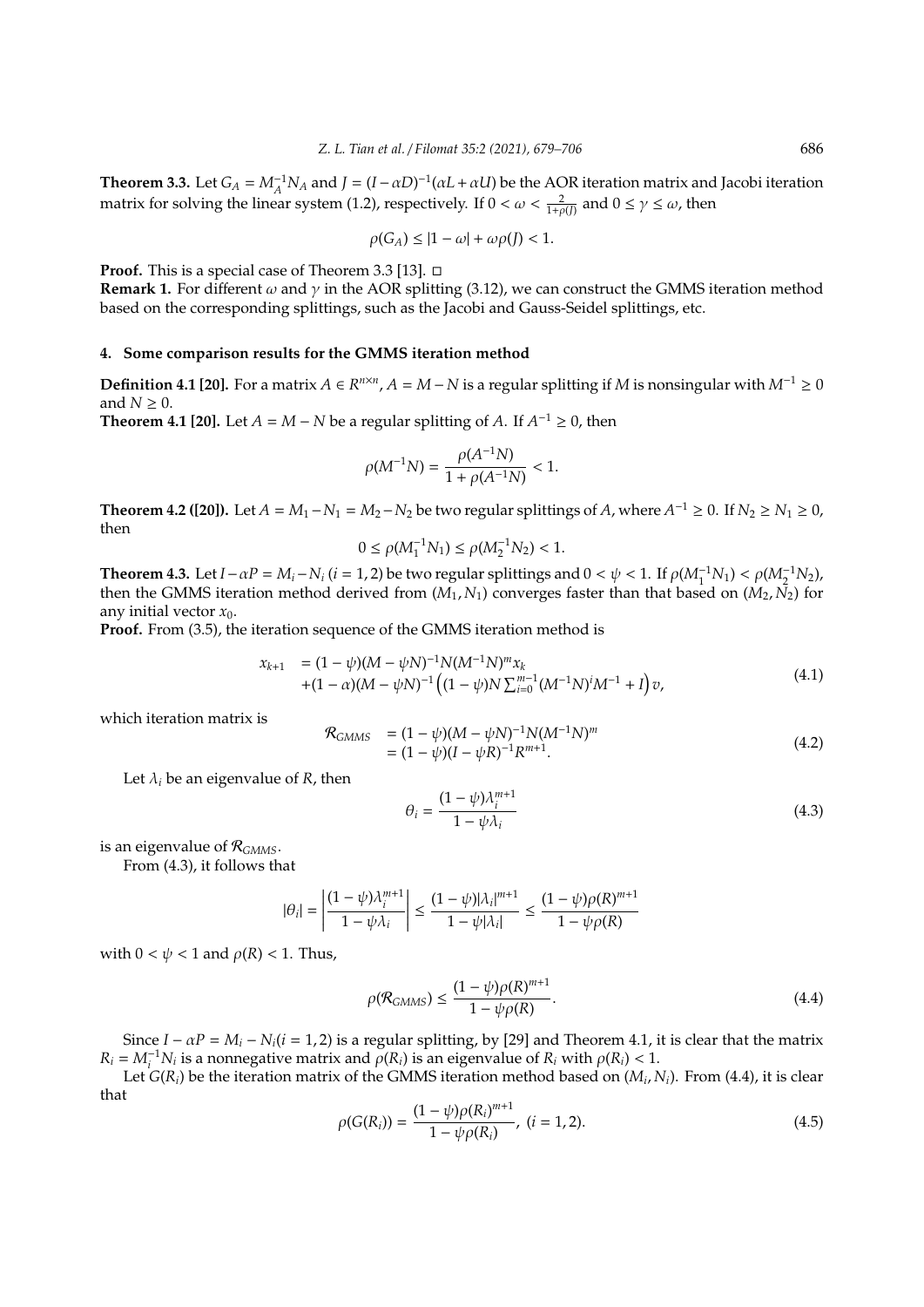Let  $f(\eta) = \frac{(1-\psi)\eta^{m+1}}{1-\psi\eta}$  (0 <  $\eta$  < 1), by some simple calculations, we obtain

$$
f'(\eta) = \frac{(1 - \psi)\eta^m((m + 1)(1 - \psi\eta) + \psi\eta)}{(1 - \psi\eta)^2} > 0
$$
\n(4.6)

with  $0 < \psi < 1$ , which means  $f(\eta)$  is monotonically increasing. From the assumption  $\rho(R_1) < \rho(R_2)$  and (4.6), it follows that

$$
\rho(G(R_1)) < \rho(G(R_2)),
$$

and the proof is completed.  $\square$ 

**Theorem 4.4.** Let *I* −  $\alpha$ *P* = *M* − *N* be a matrix splitting and  $\rho(M^{-1}N) < \rho(\alpha P)$  or  $\rho(M^{-1}N) < \alpha$ , then the GMMS iteration method obtained from  $(M, N)$  is faster than the MPIO iteration method for any initial vector  $x_0$ . **Proof.** From Definition 4.1, it is clear that the matrix splitting

$$
I - \alpha P = \hat{M} - \hat{N}
$$

with  $\hat{M} = I$  and  $\hat{N} = \alpha P$  is a regular splitting and  $\hat{M}^{-1}\hat{N} = \alpha P$ . From (4.5), we have

$$
\rho(\mathcal{R}_{MPIO}) = \frac{(1 - \psi)\rho(\alpha P)^{m+1}}{1 - \psi\rho(\alpha P)}.
$$
\n(4.7)

For the matrix splitting  $I - \alpha P = M - N$ , it follows from (4.4) that

$$
\rho(\mathcal{R}_{GMMS}) \le \frac{(1-\psi)\rho(R)^{m+1}}{1-\psi\rho(R)}
$$
\n(4.8)

with  $R = M^{-1}N$ .

In fact, the assumption  $\rho(M^{-1}N) < \rho(\alpha P)$  is equivalent to  $\rho(M^{-1}N) < \alpha$ . Since *P* is a column-stochastic matrix, then

$$
e^T(\alpha P) = \alpha e^T,\tag{4.9}
$$

where *e* is a column vector of all ones, so  $\alpha$  is an eigenvalue of  $\alpha P$  with the corresponding eigenvector  $e^T$ . By Lemma 3.1 and (4.9), then we obtain

$$
\alpha \le \rho(\alpha P) \le ||\alpha P||_1 = \alpha
$$

with  $||P||_1 = 1$ . Therefore,  $\rho(\alpha P) = \alpha$ .

By (4.6), (4.7), (4.8) and the assumption  $\rho(R) < \rho(\alpha P)$ , then we have

$$
\frac{(1-\psi)\rho(R)^{m+1}}{1-\psi\rho(R)}<\frac{(1-\psi)\rho(\alpha P)^{m+1}}{1-\psi\rho(\alpha P)}.
$$

Thus

$$
\rho(R_{MMSIO}) < \rho(R_{MPIO})
$$

and the proof is completed.  $\square$ 

**Theorem 4.5.** Let  $J = (I - \alpha D)^{-1}(\alpha L + \alpha U)$  be the Jacobi iteration matrix and  $0 \le \gamma \le \omega$ . If  $\frac{1-\alpha}{1-\rho(J)} < \omega < \frac{1+\alpha}{1+\rho(J)}$ and  $\omega \neq 1$ , then the GMMS iteration method based on (3.12) converges faster than the MPIO iteration method.

**Proof.** For  $\omega = 1$  and  $\gamma = 0$ , the Jacobi splitting from (3.12) is

$$
M_J = I - \alpha D, N_J = \alpha L + \alpha U.
$$

Since

$$
N_J = \alpha (L + U) \le \hat{N} = \alpha P,
$$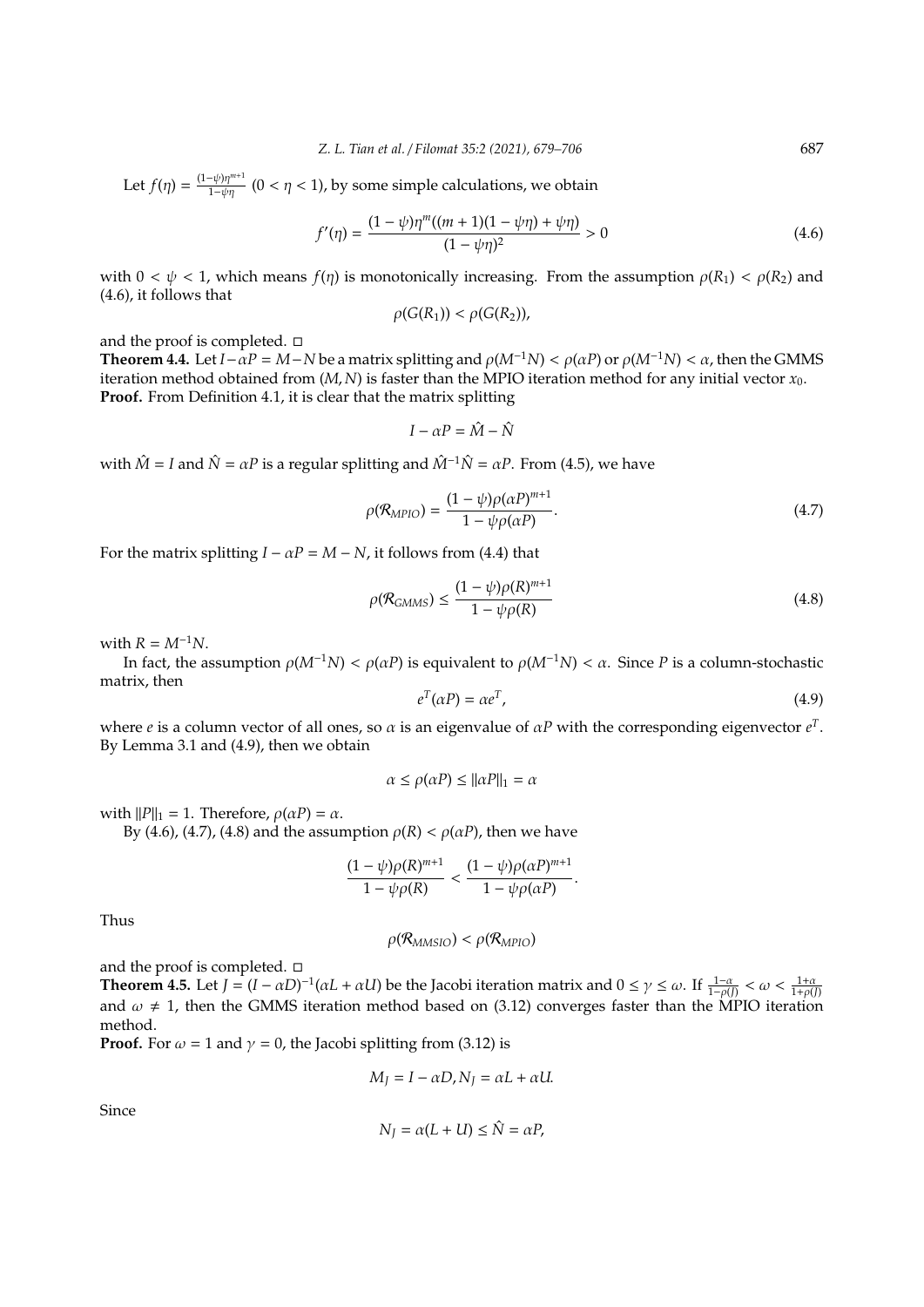by Theorem 4.2, then we have

$$
\rho(J) \le \rho(\alpha P) \Leftrightarrow \rho(J) \le \alpha. \tag{4.10}
$$

Case 1:  $\frac{1-\alpha}{1-\rho(f)} < \omega < 1$ . It follows from (4.10) and Theorem 3.3 that

$$
\rho(G_A) \le |1 - \omega| + \omega \rho(J) \n= 1 - \omega + \omega \rho(J) \n= 1 - \omega(1 - \rho(J)) \n< 1 - \frac{1 - \alpha}{1 - \rho(J)}(1 - \rho(J)) \n= \alpha.
$$
\n(4.11)

Case 2:  $1 < \omega < \frac{1+\alpha}{1+\rho(J)}$ . From (4.10) and Theorem 3.3, then we obtain

$$
\rho(G_A) \leq |1 - \omega| + \omega \rho(J) \n= \omega - 1 + \omega \rho(J) \n= \omega(1 + \rho(J)) - 1 \n< \frac{1 + \alpha}{1 + \rho(J)}(1 + \rho(J)) - 1 \n= \alpha.
$$
\n(4.12)

From the assumptions, (4.11) and (4.12), we have  $\rho(G_A) < \alpha$ . Thus, the proof is completed by Theorem 4.4.  $\Box$ 

**Corollary 4.1.** Let *I* −  $\alpha$ *P* = *M* − *N* be a matrix splitting. If  $\rho(M^{-1}N) < \rho(\alpha P)$  or  $\rho(M^{-1}N) < \alpha$ , then the GTMS iteration method based on (*M*, *N*) converges faster than the PIO iteration method for any initial vector *x*0. **Proof.** The proof can be easily completed by referring to Theorem 4.4. □

In fact, the above results are derived from the assumption that the inner iteration in the GIO iteration method is a precise iteration. In practice, the inner iteration is an inaccurate iteration, so we need to compare the overall convergence rate of the GMMS iteration method.

**Theorem 4.6.** Let  $I - \alpha P = M_i - N_i$  ( $i = 1, 2$ ) be two regular splittings,  $0 < \psi < 1$ , and  $m_k$  be the number of the inner iteration steps at the *k*−th outer iteration. If  $\rho(M_1^{-1}N_1) < \rho(M_2^{-1}N_2)$ , then the GMMS iteration method with the matrix splitting  $(M_1, N_1)$  performs better than that with the matrix splitting  $(M_2, N_2)$  for any initial vector  $x_0$ .

**Proof.** Let  $m_k = \tau (k = 0, 1, 2, \dots)$ , then from (3.9) it follows that the iteration matrix of the GMMS iteration method is

$$
H_{GMMS} = (\psi R)^{\tau} + (1 - \psi) \sum_{t=0}^{\tau-1} (\psi R)^t R^{m+1}.
$$

Let  $\delta_i$  be an eigenvalue of the matrix  $H_{GMMS}$  and  $\lambda_i$  be an eigenvalue of the matrix *R*, respectively. Then,

$$
\delta_i = (\psi \lambda_i)^{\tau} + (1 - \psi) \sum_{t=0}^{\tau-1} (\psi \lambda_i)^t \lambda_i^{m+1}
$$
\n(4.13)

From (4.13), we have

$$
\rho(H_{GMMS}) = \max_{i} |\delta_{i}| \le (\psi \rho(R))^{\tau} + (1 - \psi) \sum_{t=0}^{\tau-1} (\psi \rho(R))^{t} (\rho(R))^{m+1}.
$$
\n(4.14)

Let *H*(*Ri*) be the iteration matrix of the GMMS iteration method based on the regular splitting (*M<sup>i</sup>* , *Ni*) with  $R_i = M_i^{-1} N_i$ . Then it follows from (4.14) that

$$
\rho(H(R_i)) = (\psi \rho(R_i))^{\tau} + (1 - \psi) \sum_{t=0}^{\tau-1} (\psi \rho(R_i))^t (\rho(R_i))^{m+1}.
$$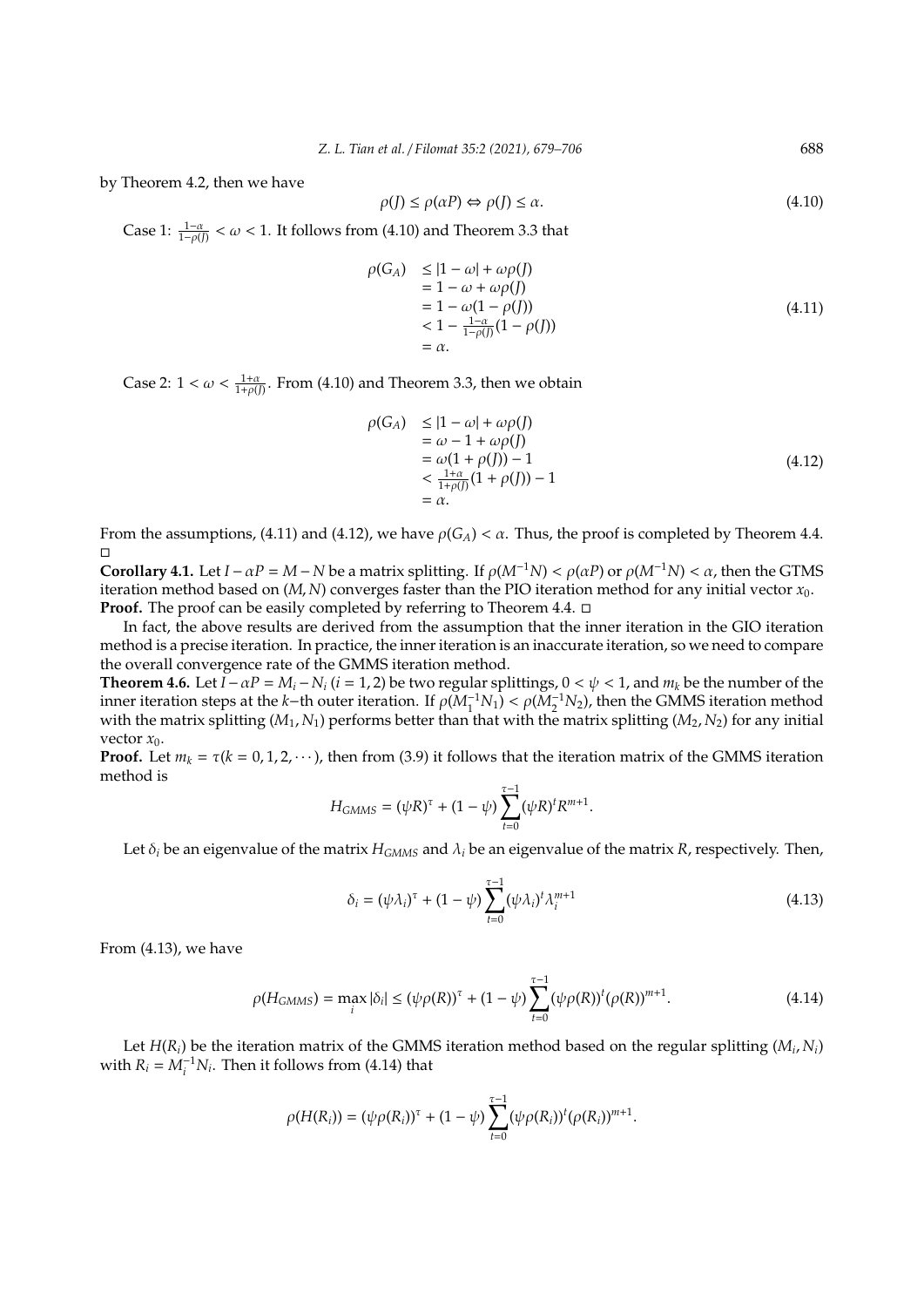Define the function

$$
\tilde{f}(\tilde{\eta}) = (\psi \tilde{\eta})^{\tau} + (1 - \psi) \sum_{t=0}^{\tau-1} (\psi \tilde{\eta})^t (\tilde{\eta})^{m+1}
$$

with  $0 < \tilde{\eta} < 1$ . Then we have

$$
\tilde{f}'(\tilde{\eta}) = \tau \psi(\psi \tilde{\eta})^{\tau - 1} + (1 - \psi) \sum_{t=1}^{\tau - 1} (t + m + 1) \psi^t \tilde{\eta}^{t+m} > 0
$$
\n(4.15)

with  $0 < \psi < 1$ , which implies that  $\tilde{f}(\tilde{\eta})$  is monotonically increasing.

From the assumption  $\rho(M_1^{-1}N_1) < \rho(M_2^{-1}N_2)$  and (4.15), thus

$$
\rho(H(R_1)) < \rho(H(R_2))
$$

and the proof is completed.  $\square$ 

**Theorem 4.7.** Let  $I - \alpha P = M - N$  be a regular splitting,  $0 < \psi < 1$ , and  $\tilde{m}_k$ ,  $m_k$  be the numbers of the inner iteration steps at the *k*−th outer iteration in the GIO and GMMS iteration methods, respectively. If *m* ≥ 1 and  $\tilde{m}_k = m_k = \tau$ , then the GMMS iteration method converges faster than the GIO iteration method for any initial vector  $x_0$ .

**Proof.** From Theorem 3.1 [5], the iteration matrix of the GIO iteration method is

$$
H_{GIO} = (\psi R)^{\tau} + (1 - \psi) \sum_{s=0}^{\tau-1} (\psi R)^{s} R.
$$

According to the proof of Theorem 4.6, then

$$
\rho(H_{GIO}) = (\psi \rho(R))^{\tau} + (1 - \psi) \sum_{s=0}^{\tau-1} (\psi \rho(R))^s \rho(R)
$$

and

$$
\rho(H_{GMMS}) = (\psi \rho(R))^{\tau} + (1 - \psi) \sum_{t=0}^{\tau-1} (\psi \rho(R))^t (\rho(R))^{m+1}.
$$

Since  $0 < \psi < 1$ ,  $m \ge 1$  and  $\rho(R) < 1$ , then

$$
\rho(H_{GMMS}) - \rho(H_{GIO}) = (1 - \psi)\rho(R)\sum_{t=0}^{\tau-1} (\psi \rho(R))^{t} ((\rho(R))^{m} - 1) < 0.
$$

Therefore,  $\rho(H_{GMMS}) < \rho(H_{GIO})$  and the proof is completed.  $\Box$ 

**Remark 2.** From Theorem 2.11 [5], it shows that the AOR splitting (3.12) is a regular splitting, then the above comparison results are meaningful. Furthermore, by Theorem 4.6, we can obtain the similar conclusions to Theorems 4.3, 4.4, 4.5 and Corollary 4.1.

## **5. Preconditioning for Krylov subspace methods**

From (4.1), the matrix splitting of the GMMS iteration method is

$$
I - \alpha P = \tilde{M} - \tilde{N},\tag{5.1}
$$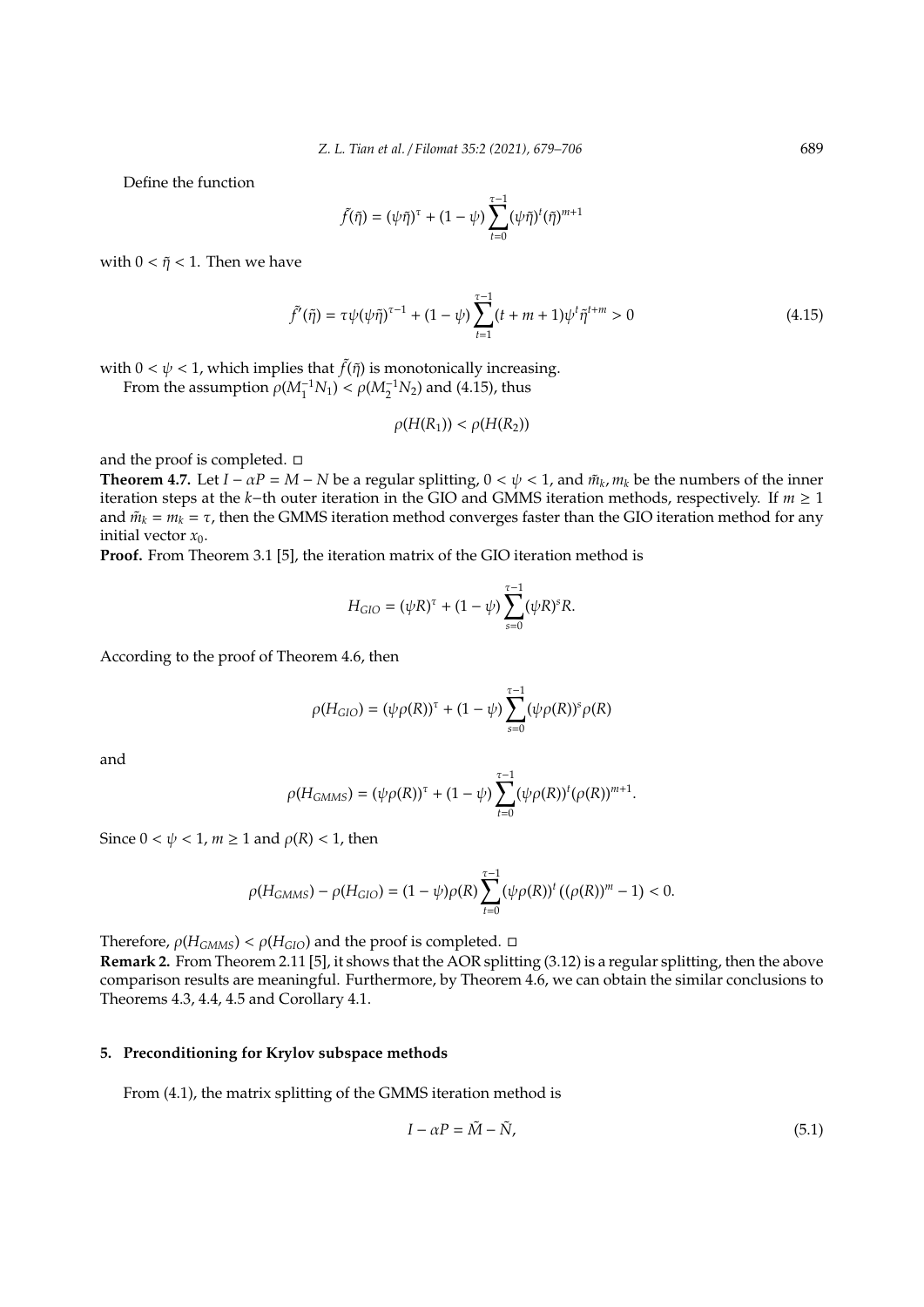where

$$
\begin{cases} \tilde{M} = \left( (1 - \psi) N \sum_{i=0}^{m-1} (M^{-1}N)^i M^{-1} + I \right)^{-1} (M - \psi N), \\ \tilde{N} = (1 - \psi) \left( (1 - \psi) N \sum_{i=0}^{m-1} (M^{-1}N)^i M^{-1} + I \right)^{-1} N (M^{-1}N)^m. \end{cases}
$$

Then we can solve the following preprocessed linear system

$$
\tilde{M}^{-1}(I - \alpha P)x = \tilde{M}^{-1}(1 - \alpha)v
$$
\n(5.2)

by some Krylov subspace methods, such as GMRES method. In Section 3, we have verified that the GMMS iteration method is unconditionally convergent to the PageRank vector, which means that the spectrum of the preconditioned matrix  $\tilde{M}^{-1}(I - \alpha P)$  lies entirely in a circle centered at (1, 0) with radius unity, this is a desirable property for Krylov subspace acceleration.

Since it is difficult to calculate  $(M - \psi N)^{-1}$  in  $\tilde{M}^{-1}$ , so we consider a Neumann series approximation of  $(M - \psi N)^{-1}$ . Assume that  $\rho(R) = \rho(M^{-1}N) < 1$ , then by Lemmas 3.1 and 3.2, we obtain

$$
(M - \psi N)^{-1} = (I - \psi R)^{-1} M^{-1} = \left(\sum_{i=0}^{\infty} (\psi R)^i\right) M^{-1}.
$$
 (5.3)

Here we adopt *s* + 1 terms of (5.3) as an approximation of  $(M - \psi N)^{-1}$ :

$$
(M - \psi N)^{-1} \approx (I + \psi R + (\psi R)^2 + \dots + (\psi R)^s) M^{-1}.
$$
 (5.4)

Thus, an approximated preconditioner  $\overline{M}$  for  $\tilde{M}$  can be constructed from (5.4) as follows:

$$
\bar{M} = \left( \left( I + \psi R + (\psi R)^2 + \dots + (\psi R)^s \right) \left( (1 - \psi) R \sum_{i=0}^{m-1} (M^{-1} N)^i M^{-1} + I \right) \right)^{-1}
$$

In order to illustrate the efficiency of the preconditioner  $\tilde{M}$  and  $\bar{M}$  on the Krylov subspace methods, the clustering of eigenvalues of the matrices  $\tilde{M}^{-1}(I - \alpha P)$  and  $\bar{M}^{-1}(I - \alpha P)$  will be analyzed, respectively.

For the preconditioner  $\tilde{M}$ , it follows that

$$
\tilde{M}^{-1}(I - \alpha P) = (M - \psi N)^{-1} \left( (1 - \psi) N \sum_{i=0}^{m-1} (M^{-1} N)^i M^{-1} + I \right) (M - N)
$$

$$
= (I - \psi R)^{-1} \left( (1 - \psi) \sum_{i=0}^{m-1} R^{i+1} + I \right) (I - R)
$$

with  $I - \alpha P = M - N$ . Let  $\lambda_i$  be an eigenvalue of *R*, then

$$
\tilde{\lambda}_i = \frac{(1 - \psi) \left(1 - \lambda_i^{m+1}\right) + \psi(1 - \lambda_i)}{1 - \psi \lambda_i} = 1 + \frac{(\psi - 1)\lambda_i^{m+1}}{1 - \psi \lambda_i}
$$
\n(5.5)

is an eigenvalue of  $\tilde{M}^{-1}(I - \alpha P)$ .

If we precondition (1.2) by using  $\overline{M}$ , then

$$
\bar{M}^{-1}(I - \alpha P) = (I + \psi R + (\psi R)^2 + \dots + (\psi R)^s) \left( (1 - \psi) \sum_{i=0}^{m-1} R^{i+1} + I \right) (I - R)
$$

and

$$
\hat{\lambda}_i = \frac{\left(1 - (\psi \lambda_i)^{s+1}\right) \left((\psi - 1)\lambda_i^{m+1} + (1 - \psi \lambda_i)\right)}{1 - \psi \lambda_i} \tag{5.6}
$$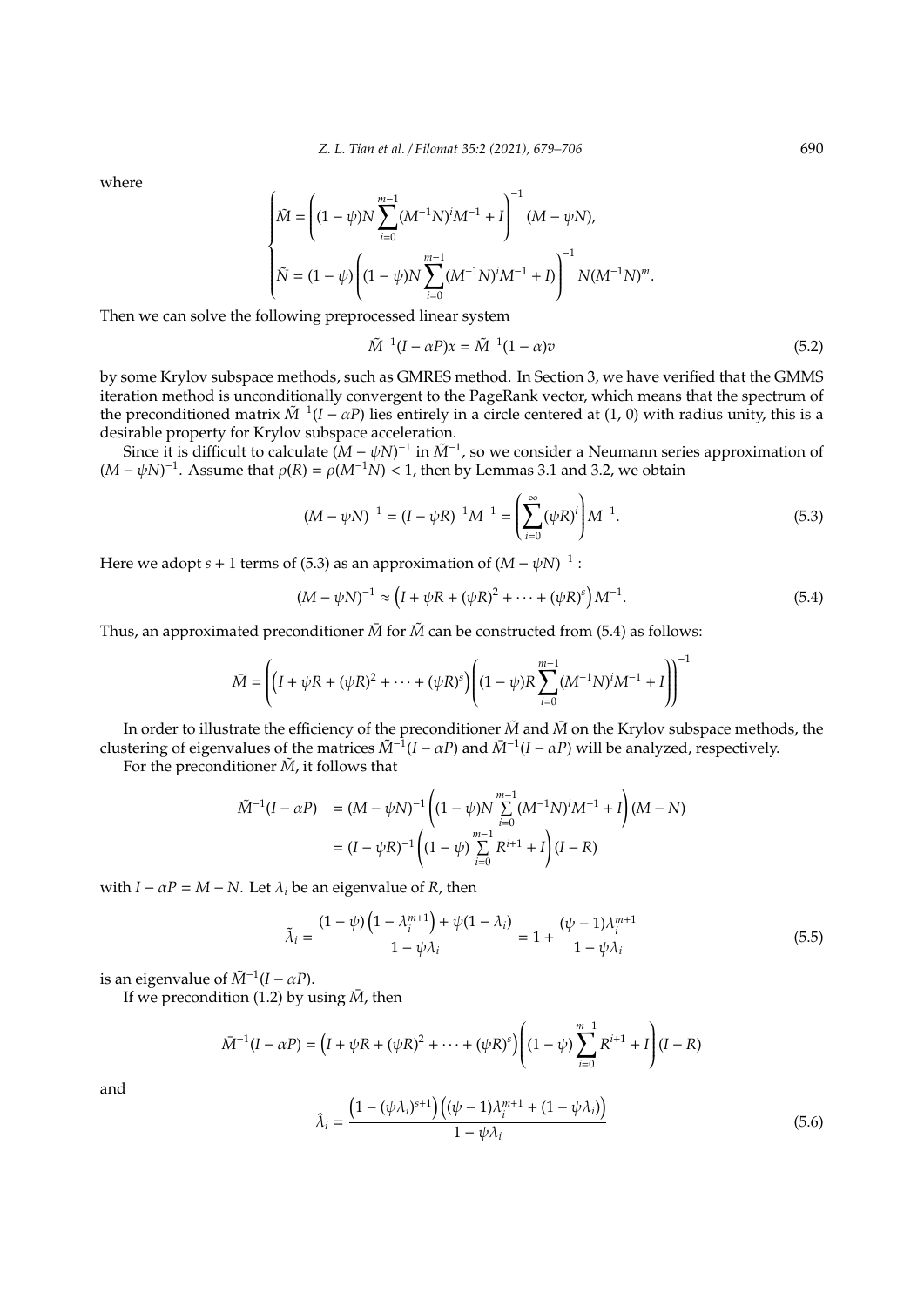is an eigenvalue of the matrix  $\bar{M}^{-1}(I - \alpha P)$ .

From (5.5), we obtain

$$
\left|\tilde{\lambda}_{i}-1\right| = \left|\frac{\left(\psi-1\right)\lambda_{i}^{m+1}}{1-\psi\lambda_{i}}\right|
$$
\n
$$
\leq \left|\frac{\left(\psi-1\right)\rho(R)^{m+1}}{1-\psi\rho(R)}\right|
$$
\n
$$
< \frac{1-\psi}{1-\psi} = 1
$$
\n(5.7)

with  $|\lambda_i|$  < 1. Thus, all the eigenvalues of  $\tilde{M}^{-1}(I - \alpha P)$  are located in a circle centered at (1,0) with the radius unity.

According to (5.6), we have

$$
|\lambda_{i} - 1| = \frac{\left| \frac{(1 - (\psi \lambda_{i})^{s+1})((\psi - 1)\lambda_{i}^{m+1} + (1 - \psi \lambda_{i}))}{1 - \psi \lambda_{i}} - 1 \right|}{\frac{(\psi - 1)\lambda_{i}^{m+1}(1 - (\psi \lambda_{i})^{s+1}) - (\psi \lambda_{i})^{s+1}(1 - \psi \lambda_{i})}{1 - \psi \lambda_{i}}} \right|
$$
  
\n
$$
\leq \frac{\left| \frac{(\psi - 1)\lambda_{i}^{m+1}(1 - (\psi \lambda_{i})^{s+1})}{1 - \psi \lambda_{i}} \right| + |(\psi \lambda_{i})^{s+1}|}{\lambda_{i}^{m+1}(1 - (\psi \lambda_{i})^{s+1})| + |(\psi \lambda_{i})^{s+1}|}
$$
  
\n
$$
\leq \rho(R)^{m+1}(1 + (\psi \rho(R))^{s+1}) + (\psi \rho(R))^{s+1}
$$
  
\n
$$
= \rho(R)^{m+1} + (\psi \rho(R))^{s+1}(1 + \rho(R)^{m+1}),
$$
\n(5.8)

then all the eigenvalues of  $\bar{M}^{-1}(I - \alpha P)$  are located in a circle centered at (1,0) with the radius  $\rho(R)^{m+1}$  +  $(\psi \rho(R))^{s+1} (1 + \rho(R)^{m+1})$ . Let  $m = s = 1$ , if  $\psi = \rho(R) = 0.7$ , then

$$
\rho(R)^{m+1} + (\psi \rho(R))^{s+1} \left(1 + \rho(R)^{m+1}\right) = 0.847749 < 1,
$$

so  $\bar{M}$  can be used as an appropriate preconditioner for the Krylov subspace methods for solving the linear system (1.2).

When using Krylov subspace method for the preconditioned linear system (5.2), a residual equation will be solved as follows:

$$
\bar{M}z = r.\tag{5.9}
$$

Let  $m = s = 1$ , then

$$
\bar{M} = ((I + \psi M^{-1}N)((1 - \psi)M^{-1}NM^{-1} + M^{-1}))^{-1}.
$$
\n(5.10)

.

By making use of (5.10) and  $z = \overline{M}^{-1}r$ , then the following algorithm can be obtained for solving (5.9). **Algorithm 4.** We can calculate the vector *z* in (5.9) by the following steps:

 $(1)$  *Mt* = *r*; (2)  $u = (1 - \psi)Nt$ ;  $(3)$   $Mv = u$ ; (4)  $\zeta = t + v$ .  $(5)$   $M\omega = \psi N\zeta$  $(6) z = \zeta + \omega$ 

Moreover, for some special matrix splittings of  $I - \alpha P$ , it is simple to obtain the preconditioner  $\bar{M}$ . For example, Based on the matrix splitting  $\overline{M} = I$  and  $N = \alpha P$  with  $m = s = 1$ , then

$$
\bar{M} = ((I + \psi \alpha P)((1 - \psi)\alpha P + I))^{-1}
$$

For this case, the vector *z* can be easily computed with several matrix-vector products: (1)  $\tilde{t} = \alpha(1 - \psi)Pr$ ;  $(2) \hat{v} = r + \tilde{t}$ ; (3)  $\hat{\zeta} = \alpha \psi P \hat{v}$ ;  $(4) z = \hat{v} + \hat{\zeta}.$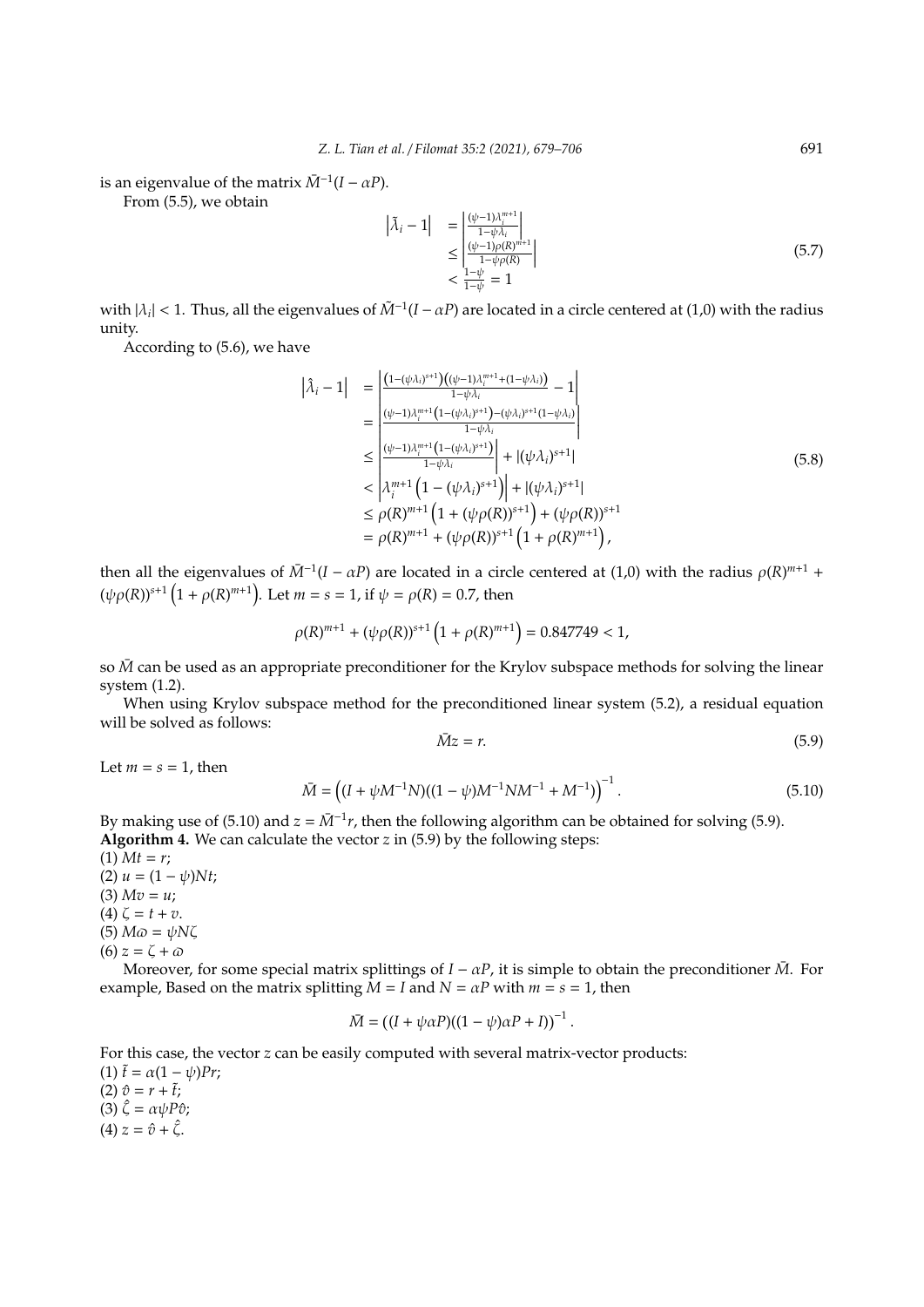#### **6. The choices of the parameters**

In this section, we will discuss the choices of the parameters in the GMMS iteration method, the preconditioners  $\tilde{M}$  and  $\tilde{M}$ , respectively. Since it is difficult to obtain the optimal parameters, then we only give some heuristic strategies for the choices of the parameters.

#### *6.1. The choices of the parameters in the GMMS iteration method*

It follows from (4.2) that the iteration matrix of the GMMS iteration method is

$$
\mathcal{R}_{GMMS} = (1 - \psi)(M - \psi N)^{-1} N (M^{-1} N)^m
$$
  
=  $(1 - \psi)(I - \psi R)^{-1} R^{m+1}$  (6.1)

with  $R = M^{-1}N$ .

At first, we consider the choice of the parameter  $\psi$ . Let  $\lambda_i$  be an eigenvalue of the matrix *R* with  $|\lambda_i|$  < 1, so

$$
\theta_i = (1 - \psi)(1 - \psi \lambda_i)^{-1} \lambda_i^{m+1}
$$
\n(6.2)

is an eigenvalue of the iteration matrix  $\mathcal{R}_{\text{GMMS}}$ . Then from (6.2) we have

$$
\rho(\mathcal{R}_{GMMS}) = \max_{i} |\theta_i|
$$
  
= 
$$
\max_{i} |(1 - \psi)(1 - \psi \lambda_i)^{-1} \lambda_i^{m+1}|
$$
  
\$\leq \frac{(1 - \psi)\rho(R)^{m+1}}{1 - \psi \rho(R)}. \tag{6.3}

Let  $\hat{f}(\psi) = \frac{(1-\psi)\rho(R)^{m+1}}{1-\psi\rho(R)}$ 1−ψρ(*R*) , by simple calculation, then

$$
\hat{f}'(\psi) = \frac{\rho(R)^{m+1}(\rho(R) - 1)}{(1 - \psi \rho(R))^2} < 0. \tag{6.4}
$$

Thus,  $\hat{f}(\psi)$  is monotonically decreasing, and  $\hat{f}(\psi)$  is smaller for larger  $\psi$ . However, similar to the analysis in [5,24,34], the outer iterations (3.3) converge faster if  $\psi$  is close to 1, while the inner iterations (3.4) is faster if  $\psi$  tends to zero. In practice, the values of  $\psi \in [0.5, 1)$  are appropriate choices for the GMMS iteration method. It is important to point out that an appropriate parameter  $\psi$  only reduces the upper bound of the spectral radius of the iteration matrix (6.4), but does not decrease the spectral radius itself. However, the choices of parameter  $\psi \in [0.5, 1)$  can achieve better numerical results, which is verified in Section 7.

For the parameter *m<sup>k</sup>* , just as the analysis in [5,34], which is also true for *m<sup>k</sup>* . A larger *m<sup>k</sup>* may spend a long computational time performing inner iterations (3.4), just to implement a single outer iteration (3.3) and *m* iterations (3.2) at a time, then slows the overall convergence and takes more computational time. For a smaller *m<sup>k</sup>* , on the other hand, may result in inner iterations (3.4) that do not sufficiently approximate the exact solution of inner linear system, then do not yield sufficient progress for the exact PageRank vector. Therefore,  $m_k = 3, 4, 5$  may be appropriate choices, which is illustrated through many numerical experiments in Section 7.

For the parameter *m*, it is clear that a large *m* can reduce the upper bound in (6.3) and accelerate the GMMS iteration method for solving the PageRank problem. From the numerical results in Section 7, we find that the GMMS iteration method with the values of *m* around 7 can achieve better convergence performances.

For the GMMS iteration method based on the AOR splitting (3.12), it is important to analyze the choices of the parameters  $\omega$ ,  $\gamma$  to improve its convergence rate. Just as the analyses in [5,34], for large and sparse coefficient matrices in (1.2), the GMMS iteration method converges faster with the values of  $\omega$  around 1 and  $\gamma = 0$ , which is confirmed by the numerical results in Section 7.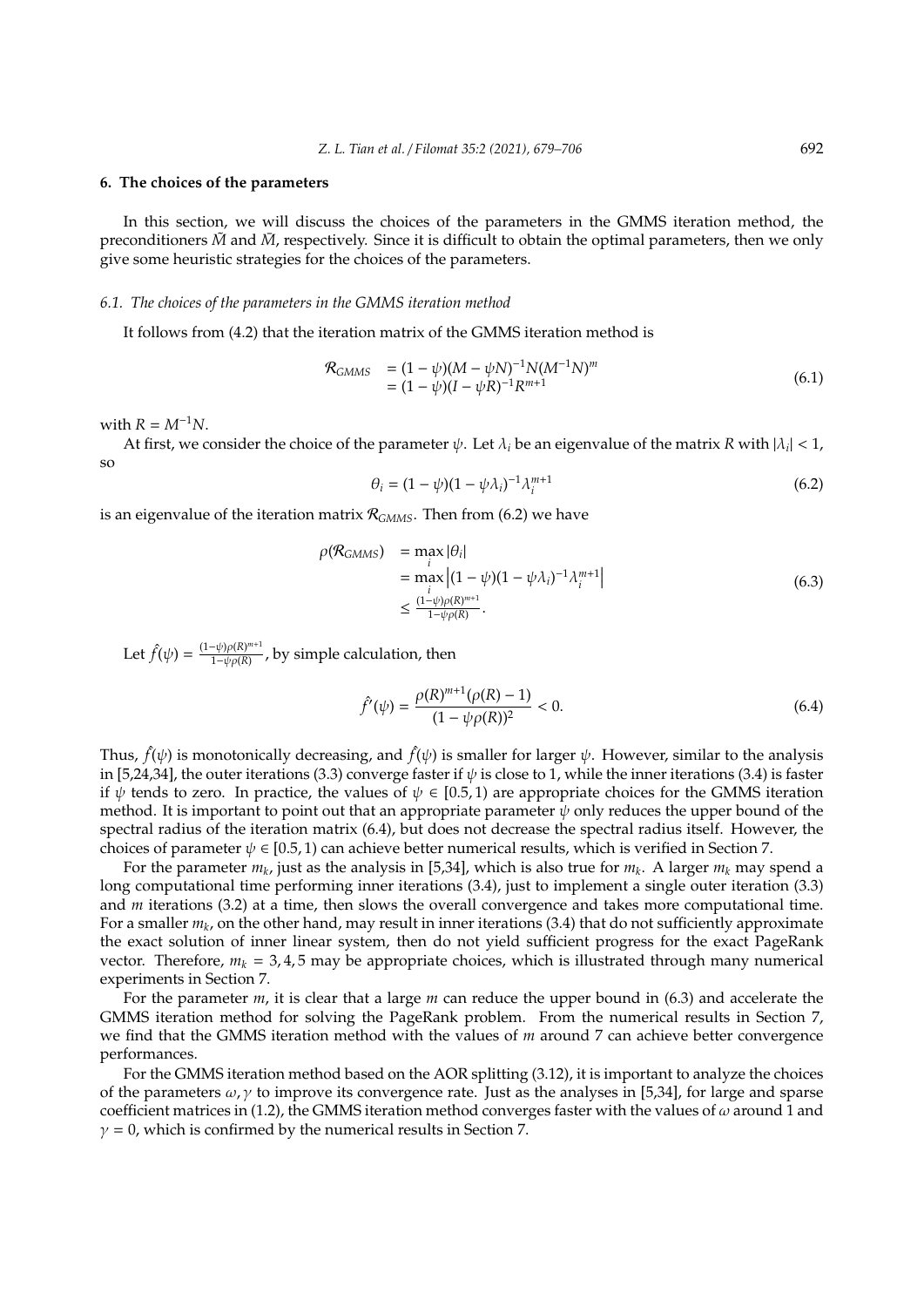## *6.2.* The choices of the parameters in the preconditioners  $\tilde{M}$  and  $\tilde{M}$

For the choices of the parameter *m*,*s*. From (5.7) and (5.8), it follows that the preconditioned GMRES (PGMRES) method with large *m*,*s* usually converges faster than that with small *m*,*s*. However, in order to overcome the memory limitation of the computer and reduce the computational cost, small values of *m*,*s* are often the appropriate choices in  $\tilde{M}$  and  $\tilde{M}$ , such as  $m = s = 1$ .

For the choice of the parameter  $\psi$ . First, we discuss the choice of the parameter  $\psi$  in the preconditioner *M*. From (5.5), we have

$$
\left|\tilde{\lambda}_{i} - 1\right| = \left|\frac{(\psi - 1)\lambda_{i}^{m+1}}{1 - \psi\lambda_{i}}\right| \le \frac{(1 - \psi)\rho(R)^{m+1}}{1 - \psi\rho(R)}.\tag{6.5}
$$

From (6.4), we know that the function  $\frac{(1-\psi)\rho(R)^{m+1}}{1-\psi\sigma(R)}$  $\frac{1-\psi \rho(R)}{1-\psi \rho(R)}$  is monotonically decreasing with  $\psi$ , which means that the Krylov subspace methods converges faster by using the preconditioner  $\tilde{M}$  with a larger  $\psi$ .

For large and sparse linear system (1.2), we prefer to  $m = s = 1$  in the preconditioner  $\overline{M}$ . For the case  $m = s = 1$ , from (5.6), then we obtain

$$
\begin{array}{ll} \hat{\lambda}_i & = \frac{\left(1 - (\psi \lambda_i)^2\right) \left((\psi - 1)\lambda_i^2 + (1 - \psi \lambda_i)\right)}{1 - \psi \lambda_i} \\ & = \left(1 + \psi \lambda_i\right) \left((\psi - 1)\lambda_i^2 + (1 - \psi \lambda_i)\right). \end{array}
$$

Thus,

$$
\begin{aligned} \left| \hat{\lambda}_i - 1 \right| &= \left| (1 + \psi \lambda_i) \left( (\psi - 1) \lambda_i^2 + (1 - \psi \lambda_i) \right) - 1 \right| \\ &= \left| (\psi - 1 - \psi^2) \lambda_i^2 + \psi (\psi - 1) \lambda_i^3 \right| \\ &\leq (\psi^2 - \psi + 1) \rho(R)^2 + (1 - \psi) \psi \rho(R)^3 \end{aligned} \tag{6.6}
$$

Let

$$
\vec{f}(\psi) = (\psi^2 - \psi + 1)\rho(R)^2 + (1 - \psi)\psi\rho(R)^3.
$$

By some calculations, we have

$$
\vec{f'}(\psi) = (2\psi - 1)(\rho(R)^2 - \rho(R)^3).
$$

Since  $\rho(R)^2 - \rho(R)^3 > 0$  with  $\rho(R) < 1$ , then  $\vec{f'}(\psi) < 0$  if  $0 < \psi < 1/2$  and  $\vec{f'}(\psi) > 0$  if  $1/2 < \psi < 1$ , so the function  $\vec{f}(\psi)$  achieves minimum value for  $\psi = 0.5$ , which implies that the precondtioned Krylov subspace methods converges faster with  $\psi = 0.5$ . We notice that the optimal  $\psi = 0.5$  only have the minimal upper bound in (6.6), however, the PGMRES method usually converges faster with the values of  $\psi$  around 0.5, which is verified by Example 3 in Section 7.

For the preconditioner  $\bar{M}$  based on the AOR splitting (3.12), we need to consider the choices of the parameters  $\omega$ ,  $\gamma$ . From (5.8), the upper bound is sharper with a smaller  $\rho(R)$ . From analyses of  $\omega$ ,  $\gamma$  in Section 6.1, the values of  $\omega$  around 1 and  $\gamma = 0$  are better choices in preconditioner  $\bar{M}$  for large and sparse linear system (1.2), which is illustrated clearly by Example 3 in Section 7.

## **7. Numerical results**

In this section, several numerical examples are given to show the effectiveness of the proposed algorithm. The numerical experiments are performed in Matlab R2010 on an Intel dual core processor (2.30 GHz, 8GB RAM). Four parameters are used to test these algorithms, which are the iteration step (denoted as IT), the computing time in seconds (denoted as CPU), the number of matrix-vector product (denoted as MV), and the relative residual (denoted as RES) defined by  $\frac{||r_k||_2}{||(1-\alpha)v||_2}$  with  $r_k = (1-\alpha)v - (I-\alpha P)x_k$ . Six sparse matrices *P* for the PageRank problem are listed in Table 1, which are obtained from the Internet (available from [42,43]), where "Average Nonzeros" means the average number of the nonzero elements per row. Four damping factors  $\alpha = 0.85, 0.90, 0.95, 0.99$  are adopted in all numerical experiments. All algorithms in this section are started with the initial vector  $x_0 = v$  for the sake of justice, which are terminated once the residual norms are below 10<sup>−</sup><sup>8</sup> .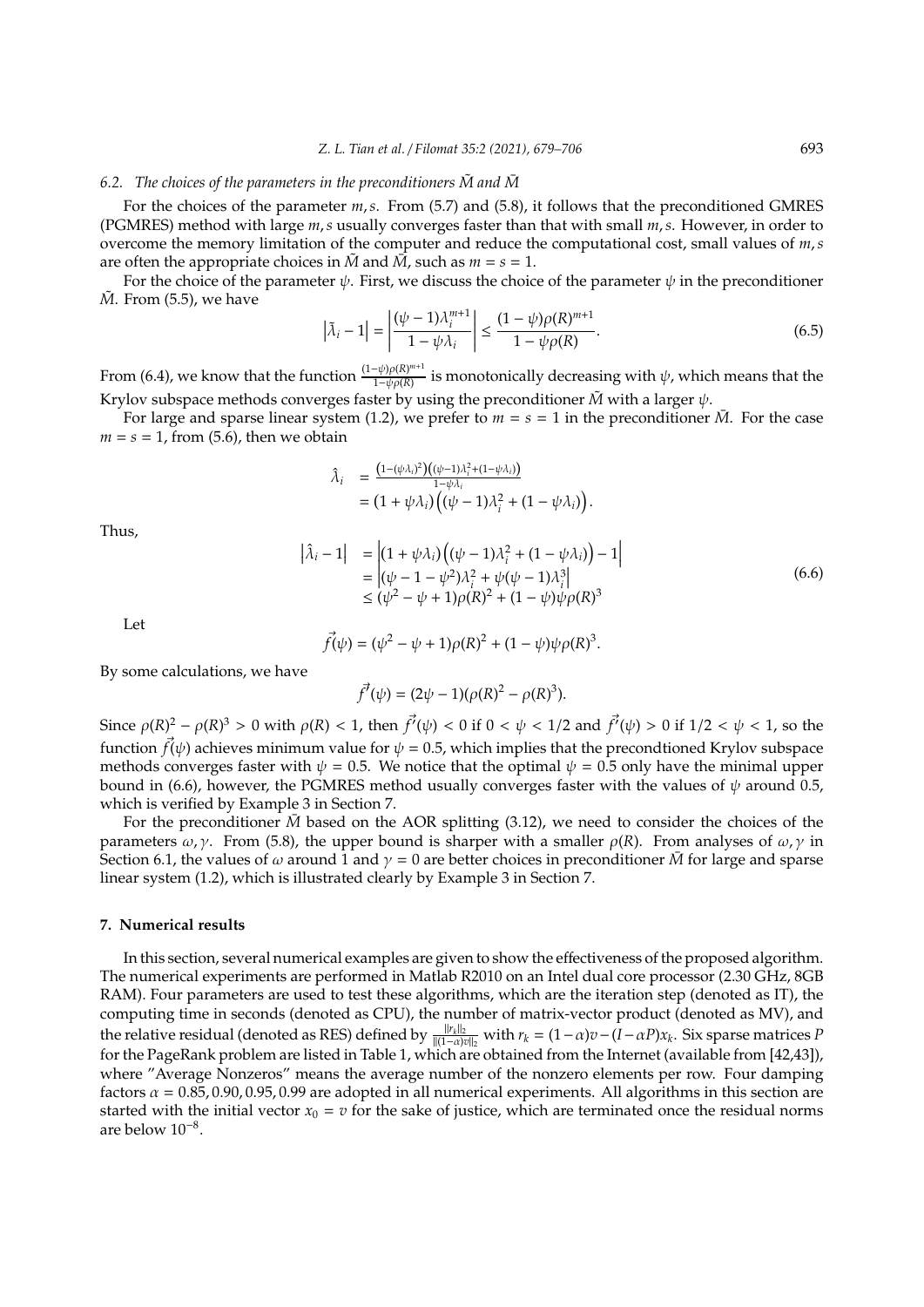| <b>Name</b>        | <b>Size</b>          | <b>Nonzeros</b> | Average Nonzeros      |
|--------------------|----------------------|-----------------|-----------------------|
| Minnesota          | $2,642 \times 2,642$ | 6,606           | 2.50                  |
| Email-Enron        | 36,692×36,692        | 367,662         | 10.0                  |
| Usroads            | 129,164×129,164      | 330,870         | 2.60                  |
| Stanford-Berkeley  | 683,446×683,446      | 7,583,376       | 11.0                  |
| Flickr             | 820,878×820,878      | 9,837,214       | $1.45 \times 10^{-5}$ |
| Wikipedia-20051105 | 1,634,989×1,634,989  | 19,753,078      | $7.38 \times 10^{-6}$ |

Table 1: Five test matrices for PageRank problem.

**Example 1.** In this example, we compare the GMMS iteration method with the GIO and MPIO iteration methods, respectively, where the GMMS and GIO iteration methods are constructed based on the AOR splitting (3.12). The test matrices are the Minnesota, Usroads, Stanford-Berkeley, Flickr and Wikipedia-20051105 matrices, respectively. The numerical results are reported in Tables 2-6.

First, we compare the GMMS iteration method with the GIO iteration method, where we choose  $\varphi = \psi = 0.5$ ,  $\tilde{m}_k = m_k = 2$  and  $\omega = \gamma = 1$  in Table 2,  $\varphi = \psi = 0.7$ ,  $\tilde{m}_k = m_k = 2$  and  $\omega = 0.9$ ,  $\gamma = 0$  in Table 3,  $\varphi = \psi = 0.8$ ,  $\tilde{m}_k = m_k = 2$  and  $\omega = 1$ ,  $\gamma = 0$  in Table 4, respectively. Let  $m = 1, 3, 5, 7$  in the GMMS iteration method. From Tables 2-4, it follows that the GMMS iteration method performs better than the GIO iteration method in terms of iteration number and CPU time with *m* > 1, such as the cases *m* = 3, 5, 7, which is more obvious for larger  $\alpha$ , for example, the case  $\alpha$  = 0.99 in Tables 2-4.

Next, we examine the performance of the GMMS iteration method with the MPIO iteration method. Let  $\beta = \alpha \psi$ ,  $\psi = 0.5$ ,  $\kappa = m_k = 2$  and  $\omega = 1$ ,  $\gamma = 0$  in Table 5,  $\beta = \alpha \psi$ ,  $\psi = 0.7$ ,  $\kappa = m_k = 2$  and  $\omega = 1$ ,  $\gamma = 0$  in Table 6, respectively. From Tables 5 and 6, we notice that the GMMS iteration method outperforms the MPIO iteration method in both iteration number and CPU time, especially for larger  $\alpha$ , such as the case  $\alpha = 0.99$  in Table 6. From Tables 2-6, we observe that the GMMS iteration method can achieve better numerical results for the appropriate values of *m*, for example, the cases *m* = 5, 7.

| $\alpha$ |            | GIO                 | $GMMS(m=1)$           | $GMMS(m=3)$         | $GMMS(m=5)$           | $GMMS(m=7)$           |
|----------|------------|---------------------|-----------------------|---------------------|-----------------------|-----------------------|
|          | IТ         | 33(66)              | 20(80)                | 11(66)              | 8(64)                 | 6(60)                 |
| 0.85     | <b>CPU</b> | 0.64520             | 0.64298               | 0.49107             | 0.47011               | 0.41911               |
|          | <b>RES</b> | $6.50\times10^{-9}$ | $4.71\times10^{-9}$   | $4.93\times10^{-9}$ | $2.15\times10^{-9}$   | $2.88 \times 10^{-9}$ |
|          | IТ         | 48(96)              | 29(116)               | 16(96)              | 11(88)                | 9(90)                 |
| 0.90     | <b>CPU</b> | 0.92670             | 0.93342               | 0.71608             | 0.64091               | 0.64400               |
|          | <b>RES</b> | $9.37\times10^{-9}$ | $7.61\times10^{-9}$   | $7.87\times10^{-9}$ | $8.50\times10^{-9}$   | $2.95\times10^{-9}$   |
|          | IТ         | 95(190)             | 57(228)               | 32(192)             | 22(176)               | 17(170)               |
| 0.95     | <b>CPU</b> | 1.78376             | 1.77767               | 1.42875             | 1.25661               | 1.18939               |
|          | <b>RES</b> | $8.89\times10^{-9}$ | $8.45\times10^{-9}$   | $7.00\times10^{-9}$ | $7.66\times10^{-9}$   | $6.52\times10^{-9}$   |
|          | IТ         | 453(906)            | 272(1088)             | 151(906)            | 105(840)              | 80(800)               |
| 0.99     | <b>CPU</b> | 8.46769             | 8.32363               | 6.48976             | 5.85051               | 4.92910               |
|          | <b>RES</b> | $9.98\times10^{-9}$ | $9.78 \times 10^{-9}$ | $9.82\times10^{-9}$ | $9.21 \times 10^{-9}$ | $9.68\times10^{-9}$   |

Table 2: Numerical results for the Minnesota matrix

**Example 2.** In this example, we make a comparison of the convergence performances of the GMMS iteration method with different parameters. The test matrices are the Minnesota, Email-Enron, Usroads, Stanford-Berkeley, Flickr and Wikipedia-20051105 matrices, respectively. The numerical results are listed in Tables 7-11 and Figs. 1-6.

Tables 7-9 contain the iteration numbers of the GMMS iteration method with different *m<sup>k</sup>* , where we adopt  $\psi = 0.6$ ,  $m = 3$ ,  $\omega = 0.7$  and  $\gamma = 0$  in Table 7,  $\psi = 0.7$ ,  $m = 3$ ,  $\omega = 0.8$  and  $\gamma = 0$  in Table 8,  $\psi = 0.8$ ,  $m = 3$ ,  $\omega = 0.9$  and  $\gamma = 0$  in Table 9, respectively. From Tables 7-9, it follows that the GMMS iteration method needs less iteration number for larger *m<sup>k</sup>* , but also takes more CPU time and matrix-vector products at the same time. Thus,  $m_k = 2,3,4$  can be used for the GMMS iteration method in practice.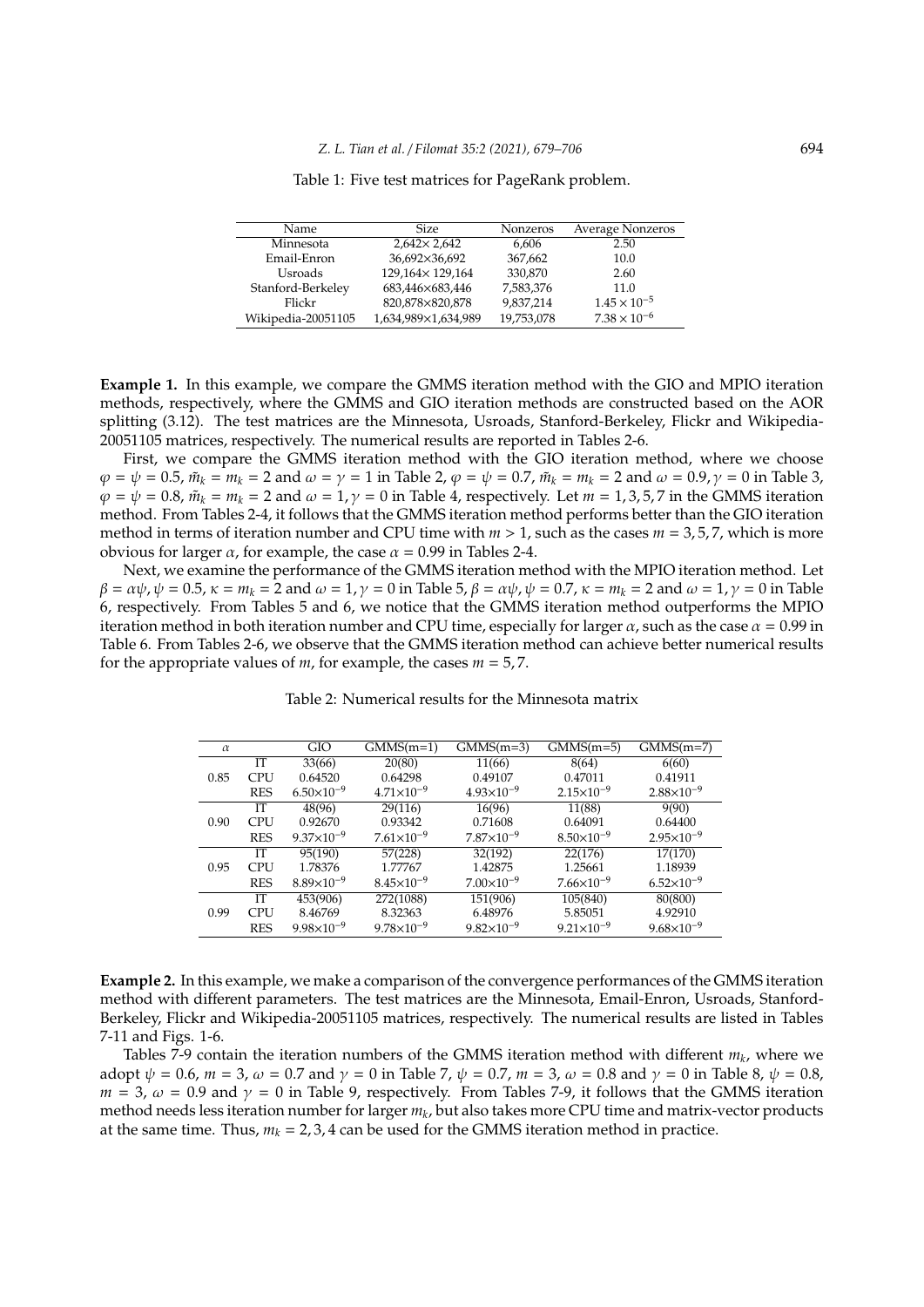| Table 3: Numerical results for the Usroads matrix |
|---------------------------------------------------|
|---------------------------------------------------|

| $\alpha$ |            | GIO                 | $GMMS(m=1)$         | $GMMS(m=3)$           | $GMMS(m=5)$           | $\overline{GMMS}(m=7)$ |
|----------|------------|---------------------|---------------------|-----------------------|-----------------------|------------------------|
|          | IТ         | 50(100)             | 32(128)             | 18(108)               | 13(104)               | 10(100)                |
| 0.85     | <b>CPU</b> | 1.18168             | 1.11038             | 0.83740               | 0.75186               | 0.69099                |
|          | <b>RES</b> | $9.04\times10^{-9}$ | $6.88\times10^{-9}$ | $8.83\times10^{-9}$   | $5.84\times10^{-9}$   | $5.89\times10^{-9}$    |
|          | IТ         | 76(152)             | 48(192)             | 28(168)               | 20(160)               | 15(150)                |
| 0.90     | <b>CPU</b> | 1.79363             | 1.67022             | 1.29810               | 1.15489               | 1.04693                |
|          | <b>RES</b> | $9.37\times10^{-9}$ | $8.70\times10^{-9}$ | $6.91\times10^{-9}$   | $5.34 \times 10^{-9}$ | $7.63\times10^{-9}$    |
|          | <b>TT</b>  | 153(306)            | 97(388)             | 56(336)               | 39(312)               | 30(300)                |
| 0.95     | <b>CPU</b> | 3.61575             | 3.38990             | 2.57614               | 2.27484               | 1.44494                |
|          | <b>RES</b> | $9.81\times10^{-9}$ | $8.81\times10^{-9}$ | $8.16\times10^{-9}$   | $8.94\times10^{-9}$   | $9.06 \times 10^{-9}$  |
|          | IТ         | 759(1518)           | 478(1912)           | 275(1650)             | 193(1544)             | 149(1490)              |
| 0.99     | <b>CPU</b> | 17.6137             | 16.4251             | 12.5791               | 11.0476               | 10.3039                |
|          | <b>RES</b> | $9.97\times10^{-9}$ | $9.91\times10^{-9}$ | $9.71 \times 10^{-9}$ | $9.64\times10^{-9}$   | $9.33 \times 10^{-9}$  |

Table 4: Numerical results for the Flickr matrix

| $\alpha$ |            | GIO                   | $GMMS(m=1)$           | $GMMS(m=3)$           | $GMMS(m=5)$           | $GMMS(m=7)$           |
|----------|------------|-----------------------|-----------------------|-----------------------|-----------------------|-----------------------|
|          | IТ         | 55(110)               | 35(140)               | 21(126)               | 15(120)               | 12(120)               |
| 0.85     | <b>CPU</b> | 21.5950               | 21.8492               | 17.0091               | 15.5959               | 16.0248               |
|          | <b>RES</b> | $8.38\times10^{-9}$   | $9.55 \times 10^{-9}$ | $5.36 \times 10^{-9}$ | $4.18\times10^{-9}$   | $2.08\times10^{-9}$   |
|          | IТ         | 80(160)               | 51(204)               | 30(180)               | 21(168)               | 17(170)               |
| 0.90     | <b>CPU</b> | 30.3534               | 33.2581               | 25.7794               | 21.2547               | 21.0875               |
|          | <b>RES</b> | $8.76 \times 10^{-9}$ | $9.85 \times 10^{-9}$ | $8.13\times10^{-9}$   | $9.43\times10^{-9}$   | $3.77 \times 10^{-9}$ |
|          | IТ         | 139(278)              | 90(360)               | 52(312)               | 37(296)               | 29(290)               |
| 0.95     | <b>CPU</b> | 45.0251               | 53.2527               | 47.0028               | 42.3921               | 40.3794               |
|          | <b>RES</b> | $9.48\times10^{-9}$   | $8.05 \times 10^{-9}$ | $9.52\times10^{-9}$   | $8.09\times10^{-9}$   | $6.10\times10^{-9}$   |
|          | IТ         | 480(960)              | 308(1232)             | 180(1080)             | 127(1016)             | 98(980)               |
| 0.99     | <b>CPU</b> | 199.494               | 199.026               | 144.260               | 140.461               | 122.419               |
|          | <b>RES</b> | $9.74 \times 10^{-9}$ | $9.95 \times 10^{-9}$ | $9.68 \times 10^{-9}$ | $9.73 \times 10^{-9}$ | $9.91 \times 10^{-9}$ |

Table 5: Numerical results for the Stanford-Berkeley matrix

|          |                     |           | <b>MPIO</b> |                       |           | <b>GMMS</b> |                       |
|----------|---------------------|-----------|-------------|-----------------------|-----------|-------------|-----------------------|
| $\alpha$ | m, m                | IT(MV)    | <b>CPU</b>  | <b>RES</b>            | IT(MV)    | <b>CPU</b>  | <b>RES</b>            |
|          | $m=\tilde{m}=1$     | 44(176)   | 9.1916      | $8.96 \times 10^{-9}$ | 36(144)   | 7.5067      | $9.57 \times 10^{-9}$ |
|          | $m=\tilde{m}=3$     | 25(150)   | 5.5432      | $5.47 \times 10^{-9}$ | 20(120)   | 4.7510      | $8.85 \times 10^{-9}$ |
| 0.85     | $m = \tilde{m} = 5$ | 17(136)   | 5.8941      | $7.47 \times 10^{-9}$ | 14(112)   | 5.2092      | $7.07 \times 10^{-9}$ |
|          | $m = \tilde{m} = 7$ | 13(130)   | 6.3179      | $7.36 \times 10^{-9}$ | 11(110)   | 5.3592      | $4.27 \times 10^{-9}$ |
|          | $m = \tilde{m} = 1$ | 68(272)   | 13.886      | $9.49 \times 10^{-9}$ | 56(224)   | 11.426      | $8.46 \times 10^{-9}$ |
| 0.90     | $m=\tilde{m}=3$     | 38(228)   | 10.455      | $8.13 \times 10^{-9}$ | 31(186)   | 9.4303      | $8.57 \times 10^{-9}$ |
|          | $m = \tilde{m} = 5$ | 26(208)   | 8.6940      | $9.94 \times 10^{-9}$ | 22(176)   | 7.6577      | $5.42 \times 10^{-9}$ |
|          | $m = m = 7$         | 20(200)   | 7.1513      | $8.83 \times 10^{-9}$ | 17(170)   | 6.0318      | $5.14 \times 10^{-9}$ |
|          | $m = \tilde{m} = 1$ | 140(560)  | 31.182      | $9.89 \times 10^{-9}$ | 114(456)  | 27.063      | $9.74 \times 10^{-9}$ |
| 0.95     | $m=\tilde{m}=3$     | 78(468)   | 20.433      | $9.15 \times 10^{-9}$ | 64(384)   | 16.704      | $7.91 \times 10^{-9}$ |
|          | $m=\tilde{m}=5$     | 54(432)   | 22.140      | $9.07 \times 10^{-9}$ | 45(360)   | 16.642      | $7.45 \times 10^{-9}$ |
|          | $m = \tilde{m} = 7$ | 42(420)   | 22.598      | $6.51 \times 10^{-9}$ | 17(370)   | 16.578      | $9.31 \times 10^{-9}$ |
|          | $m = \tilde{m} = 1$ | 668(2672) | 149.58      | $9.88 \times 10^{-9}$ | 606(2424) | 116.52      | $9.95 \times 10^{-9}$ |
| 0.99     | $m=\tilde{m}=3$     | 371(2226) | 102.97      | $9.89 \times 10^{-9}$ | 337(2022) | 91.757      | $9.75 \times 10^{-9}$ |
|          | $m = \tilde{m} = 5$ | 257(2056) | 101.01      | $9.76 \times 10^{-9}$ | 233(1864) | 79.814      | $9.95 \times 10^{-9}$ |
|          | $m = \tilde{m} = 7$ | 197(1970) | 87.527      | $9.32 \times 10^{-9}$ | 179(1790) | 79.698      | $9.20 \times 10^{-9}$ |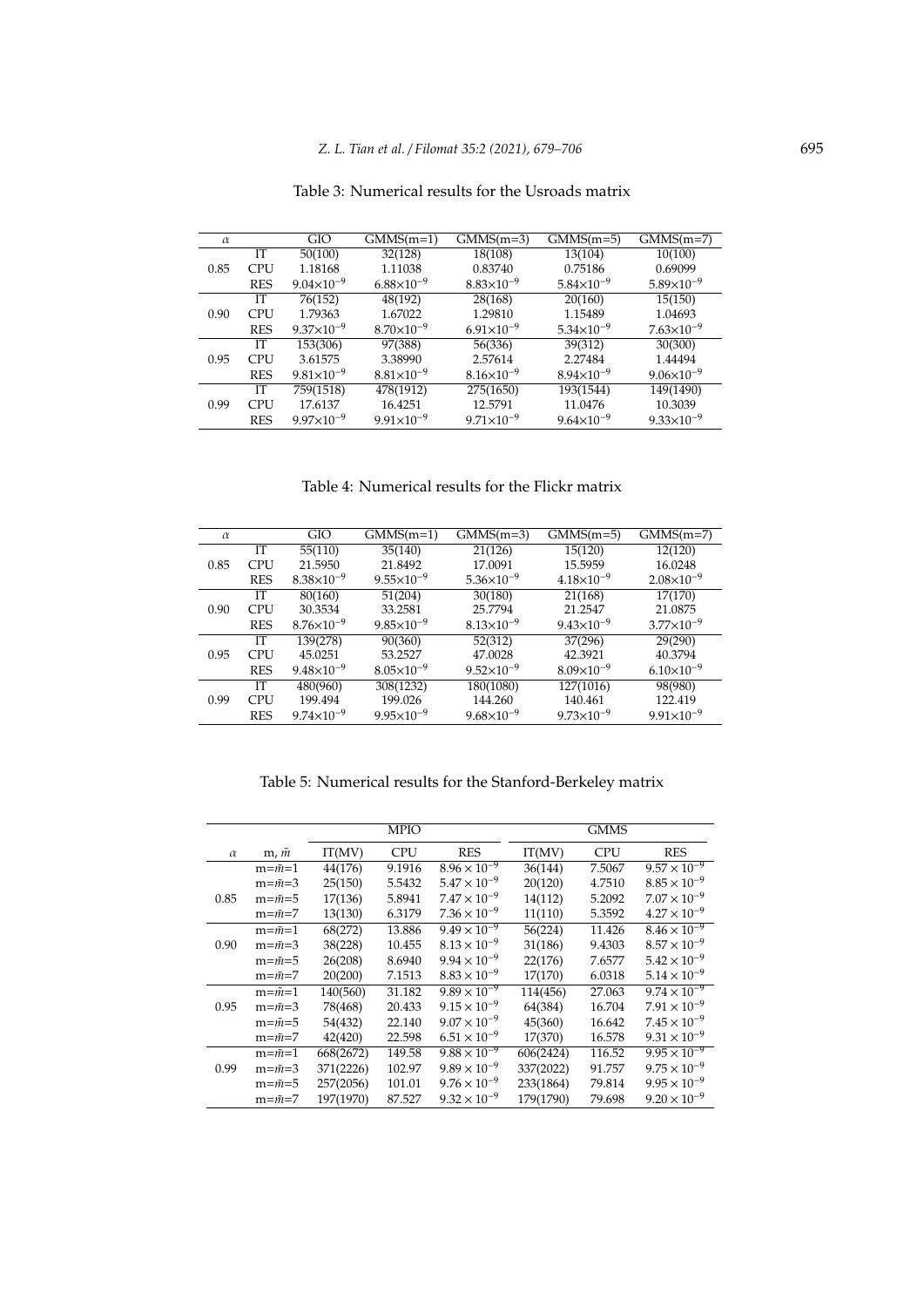|          |                     |           | <b>MPIO</b> |                       |           | <b>GMMS</b> |                       |
|----------|---------------------|-----------|-------------|-----------------------|-----------|-------------|-----------------------|
| $\alpha$ | $m, \tilde{m}$      | IT(MV)    | <b>CPU</b>  | <b>RES</b>            | IT(MV)    | <b>CPU</b>  | <b>RES</b>            |
|          | $m=\tilde{m}=1$     | 38(152)   | 98.4163     | $6.75 \times 10^{-9}$ | 32(128)   | 80.4694     | $7.02 \times 10^{-9}$ |
|          | $m=\tilde{m}=3$     | 22(132)   | 78.3030     | $5.53 \times 10^{-9}$ | 18(108)   | 62.2578     | $9.23 \times 10^{-9}$ |
| 0.85     | $m = \tilde{m} = 5$ | 15(120)   | 68.6740     | $9.08 \times 10^{-9}$ | 13(104)   | 57.5893     | $5.80 \times 10^{-9}$ |
|          | $m = \tilde{m} = 7$ | 12(120)   | 66.5642     | $4.47 \times 10^{-9}$ | 11(110)   | 61.2265     | $7.86 \times 10^{-9}$ |
|          | $m=\tilde{m}=10$    | 9(117)    | 60.7950     | $3.16 \times 10^{-9}$ | 8(104)    | 54.7985     | $3.77 \times 10^{-9}$ |
|          | $m = \tilde{m} = 1$ | 57(228)   | 145.039     | $8.28 \times 10^{-9}$ | 48(192)   | 120.021     | $8.59 \times 10^{-9}$ |
| 0.90     | $m=\tilde{m}=3$     | 33(198)   | 117.242     | $6.95 \times 10^{-9}$ | 28(168)   | 97.3812     | $6.57 \times 10^{-9}$ |
|          | $m = \tilde{m} = 5$ | 23(184)   | 103.866     | $7.70 \times 10^{-9}$ | 20(160)   | 88.3542     | $4.89 \times 10^{-9}$ |
|          | $m=\tilde{m}=7$     | 18(180)   | 91.8019     | $5.71 \times 10^{-9}$ | 15(150)   | 77.0139     | $7.34 \times 10^{-9}$ |
|          | $m=\tilde{m}=10$    | 13(169)   | 90.8506     | $9.59 \times 10^{-9}$ | 11(143)   | 75.0639     | $9.04 \times 10^{-9}$ |
|          | $m = \tilde{m} = 1$ | 111(444)  | 282.749     | $8.96 \times 10^{-9}$ | 93(372)   | 232.650     | $9.49 \times 10^{-9}$ |
| 0.95     | $m=\tilde{m}=3$     | 64(384)   | 218.583     | $8.23 \times 10^{-9}$ | 54(324)   | 184.198     | $7.93 \times 10^{-9}$ |
|          | $m = \tilde{m} = 5$ | 45(360)   | 202.861     | $7.83 \times 10^{-9}$ | 38(304)   | 166.573     | $7.50 \times 10^{-9}$ |
|          | $m=\tilde{m}=7$     | 35(350)   | 173.304     | $6.51 \times 10^{-9}$ | 29(290)   | 146.120     | $8.60 \times 10^{-9}$ |
|          | $m=\tilde{m}=10$    | 26(338)   | 167.154     | $6.61 \times 10^{-9}$ | 22(286)   | 150.403     | $6.29 \times 10^{-9}$ |
|          | $m=\tilde{m}=1$     | 478(1792) | 1166.07     | $9.71 \times 10^{-9}$ | 437(1748) | 1083.21     | $9.72 \times 10^{-9}$ |
| 0.99     | $m=\tilde{m}=3$     | 275(1650) | 887.457     | $9.44 \times 10^{-9}$ | 251(1506) | 767.024     | $9.71 \times 10^{-9}$ |
|          | $m=\tilde{m}=5$     | 193(1544) | 855.962     | $9.35 \times 10^{-9}$ | 176(1408) | 708.473     | $9.76 \times 10^{-9}$ |
|          | $m = \tilde{m} = 7$ | 149(1490) | 831.553     | $8.97 \times 10^{-9}$ | 136(1360) | 725.923     | $9.27 \times 10^{-9}$ |
|          | $m=\tilde{m}=10$    | 111(1443) | 799.266     | $8.69 \times 10^{-9}$ | 101(1313) | 711.993     | $9.44 \times 10^{-9}$ |

Table 6: Numerical results for the Wikipedia-20051105 matrix

Figs. 1-4 depicts the iteration numbers of the GMMS iteration method with different  $\psi$ . Let  $m_k = 3$ ,  $\omega =$ γ = 0.9 in Fig. 1, *m<sup>k</sup>* = 3, ω = 0.8, γ = 0 in Fig. 2, *m<sup>k</sup>* = 3, ω = 0.7, γ = 0 in Fig. 3, *m<sup>k</sup>* = 3, ω = 1, γ = 0 in Fig. 4, respectively. From the convergence performances in Figs. 1-4, it is clear that the GMMS iteration method converges faster for larger  $\psi$ , especially for small *m*, such as the case  $m = 1$ . However, for large *m*, we observe that the iteration number does not change obviously for  $\psi \in (0.5, 1)$ , for example, the cases  $m = 3, 5, 7$ , then it is better to choose  $\psi \in (0.5, 1)$  for the GMMS iteration method.

Now, we verify the choices of the parameters  $\omega$ ,  $\gamma$  for the GMMS iteration method based on the AOR splitting (3.12). The numerical results are reported in Figs. 5, 6 and Tables 10, 11. For large test matrices, it is appropriate to choose  $\gamma = 0$  in order to make use of their sparse property. Here we choose  $\psi = 0.7$ ,  $m_k = 3$ in Figs. 5 and 6,  $\psi = 0.6$ ,  $m = 3$ ,  $m_k = 2$  in Table 10 and  $\psi = 0.8$ ,  $m = 3$ ,  $m_k = 2$  in Table 11, respectively. From these numerical experiments, it is clear that the GMMS iteration method performs better in terms of iteration number and CPU time with larger  $\omega$ . Moreover, the better numerical results can be obtained as  $\omega$ around 1.

Table 7: Numerical results for the Email-Enron matrix with different *m<sup>k</sup>* .

|                 |            | $m_k = 2$             | $m_k = 3$             | $m_k = 4$             | $m_k = 5$             |
|-----------------|------------|-----------------------|-----------------------|-----------------------|-----------------------|
|                 | IT(MV)     | 30(180)               | 28(196)               | 27(216)               | 27(243)               |
| $\alpha = 0.85$ | <b>CPU</b> | 0.61184               | 0.51696               | 0.49001               | 0.62420               |
|                 | <b>RES</b> | $3.67 \times 10^{-9}$ | $8.66 \times 10^{-9}$ | $8.75 \times 10^{-9}$ | $6.31 \times 10^{-9}$ |
|                 | IT(MV)     | 44(264)               | 41(287)               | 40(320)               | 39(351)               |
| $\alpha = 0.90$ | <b>CPU</b> | 0.76804               | 0.73140               | 0.72064               | 0.72846               |
|                 | <b>RES</b> | $9.71 \times 10^{-9}$ | $9.64 \times 10^{-9}$ | $7.65 \times 10^{-9}$ | $8.33 \times 10^{-9}$ |
|                 | IT(MV)     | 82(492)               | 77(539)               | 74(592)               | 72(648)               |
| $\alpha = 0.95$ | <b>CPU</b> | 1.86866               | 1.73887               | 1.43502               | 2.25038               |
|                 | <b>RES</b> | $9.56 \times 10^{-9}$ | $8.12 \times 10^{-9}$ | $8.05 \times 10^{-9}$ | $8.70 \times 10^{-9}$ |
|                 | IT(MV)     | 343(2058)             | 318(2226)             | 305(2440)             | 298(2682)             |
| $\alpha = 0.99$ | <b>CPU</b> | 5.04836               | 4.92962               | 5.73543               | 5.85459               |
|                 | <b>RES</b> | $9.54 \times 10^{-9}$ | $9.67 \times 10^{-9}$ | $9.62 \times 10^{-9}$ | $9.47 \times 10^{-9}$ |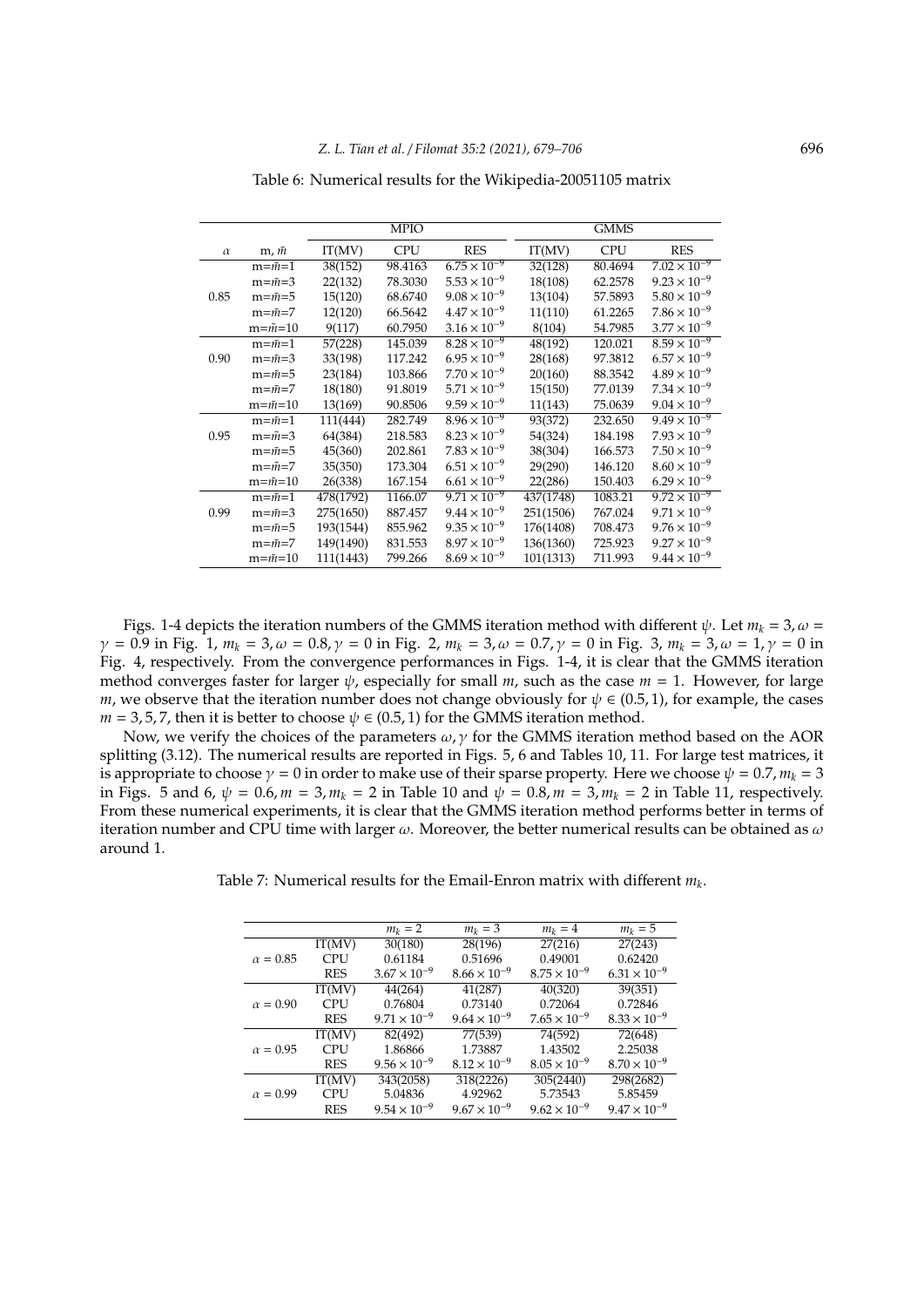|                 |            | $m_k = 2$             | $m_k = 3$             | $m_k = 4$             | $m_k = 5$             |
|-----------------|------------|-----------------------|-----------------------|-----------------------|-----------------------|
|                 | IT(MV)     | 21(126)               | 19(133)               | 18(144)               | 17(153)               |
| $\alpha = 0.85$ | <b>CPU</b> | 0.87018               | 0.94585               | 0.94270               | 1.07402               |
|                 | <b>RES</b> | $6.07 \times 10^{-9}$ | $6.79 \times 10^{-9}$ | $6.72 \times 10^{-9}$ | $9.35 \times 10^{-9}$ |
|                 | IT(MV)     | 31(186)               | 29(203)               | 27(216)               | 26(234)               |
| $\alpha = 0.90$ | <b>CPU</b> | 1.23563               | 1.04231               | 1.12695               | 1.59546               |
|                 | <b>RES</b> | $9.26 \times 10^{-9}$ | $6.36 \times 10^{-9}$ | $7.64 \times 10^{-9}$ | $7.81 \times 10^{-9}$ |
|                 | IT(MV)     | 63(378)               | 57(399)               | 54(432)               | 52(468)               |
| $\alpha = 0.95$ | <b>CPU</b> | 1.58565               | 1.40916               | 1.46817               | 2.67641               |
|                 | <b>RES</b> | $8.46 \times 10^{-9}$ | $8.83 \times 10^{-9}$ | $8.05 \times 10^{-9}$ | $7.88 \times 10^{-9}$ |
|                 | IT(MV)     | 309(1854)             | 280(1960)             | 263(2104)             | 252(2268)             |
| $\alpha = 0.99$ | <b>CPU</b> | 10.9199               | 12.7027               | 13.4229               | 12.3863               |
|                 | <b>RES</b> | $9.92 \times 10^{-9}$ | $9.90 \times 10^{-9}$ | $9.80 \times 10^{-9}$ | $9.91 \times 10^{-9}$ |

Table 8: Numerical results for the Usroads matrix with different *m<sup>k</sup>* .

Table 9: Numerical results for the Stanford-Berkeley matrix with different *m<sup>k</sup>* .

|                 |            | $m_k = 2$             | $m_k = 3$             | $m_k = 4$             | $m_k = 5$             |
|-----------------|------------|-----------------------|-----------------------|-----------------------|-----------------------|
|                 | IT(MV)     | 24(144)               | 21(147)               | 19(152)               | 18(162)               |
| $\alpha = 0.85$ | <b>CPU</b> | 4.64513               | 4.13484               | 4.18906               | 4.42786               |
|                 | <b>RES</b> | $5.17 \times 10^{-9}$ | $6.83 \times 10^{-9}$ | $9.86 \times 10^{-9}$ | $9.89 \times 10^{-9}$ |
|                 | IT(MV)     | 36(216)               | 32(224)               | 30(240)               | 28(252)               |
| $\alpha = 0.90$ | <b>CPU</b> | 6.29236               | 6.38801               | 6.61860               | 6.87349               |
|                 | <b>RES</b> | $8.08 \times 10^{-9}$ | $7.69 \times 10^{-9}$ | $5.51 \times 10^{-9}$ | $6.66 \times 10^{-9}$ |
|                 | IT(MV)     | 73(438)               | 65(455)               | 59(472)               | 56(504)               |
| $\alpha = 0.95$ | <b>CPU</b> | 12.7336               | 12.6569               | 13.0166               | 13.6287               |
|                 | <b>RES</b> | $9.33 \times 10^{-9}$ | $8.26 \times 10^{-9}$ | $9.88 \times 10^{-9}$ | $8.23 \times 10^{-9}$ |
|                 | IT(MV)     | 351(2106)             | 310(2170)             | 284(2272)             | 266(2394)             |
| $\alpha = 0.99$ | <b>CPU</b> | 59.8736               | 60.1742               | 62.5374               | 78.4841               |
|                 | <b>RES</b> | $9.84 \times 10^{-9}$ | $9.75 \times 10^{-9}$ | $9.47 \times 10^{-9}$ | $9.43 \times 10^{-9}$ |

Table 10: Numerical results for the Flickr matrix with different  $\omega$ .

|                 |            | $\omega$ =0.3         | $\omega$ =0.5         | $\omega$ =0.7         | $\omega$ =0.9         | $\omega$ =1           | $\omega = 1.15$       |
|-----------------|------------|-----------------------|-----------------------|-----------------------|-----------------------|-----------------------|-----------------------|
|                 | IT(MV)     | 76(456)               | 45(270)               | 32(192)               | 24(144)               | 22(132)               | 21(126)               |
| $\alpha$ =0.85  | CPU        | 60.7249               | 42.9220               | 30.5575               | 23.1190               | 20.1690               | 20.2193               |
|                 | <b>RES</b> | $8.73 \times 10^{-9}$ | $8.07 \times 10^{-9}$ | $6.24 \times 10^{-9}$ | $8.72\times10^{-9}$   | $5.14\times10^{-9}$   | $7.29\times10^{-9}$   |
|                 | IT(MV)     | 109(654)              | 65(390)               | 46(276)               | 35(210)               | 32(192)               | 34(204)               |
| $\alpha$ =0.90  | <b>CPU</b> | 103.566               | 57.1506               | 44.2808               | 34.0971               | 29.9100               | 32.2891               |
|                 | <b>RES</b> | $8.49\times10^{-9}$   | $7.52\times10^{-9}$   | $7.04\times10^{-9}$   | $8.39\times10^{-9}$   | $5.43\times10^{-9}$   | $6.79 \times 10^{-9}$ |
|                 | IT(MV)     | 186(1116)             | 111(666)              | 79(474)               | 61(366)               | 55(330)               | 77(462)               |
| $\alpha = 0.95$ | <b>CPU</b> | 177.450               | 105.321               | 75.3854               | 58.2579               | 50.6345               | 60.8820               |
|                 | <b>RES</b> | $9.28 \times 10^{-9}$ | $8.94 \times 10^{-9}$ | $8.31\times10^{-9}$   | $8.28 \times 10^{-9}$ | $7.42\times10^{-9}$   | $8.86 \times 10^{-9}$ |
|                 | IT(MV)     | 628(3768)             | 377(2262)             | 269(1614)             | 209(1254)             | 188(1128)             | 180(1080)             |
| $\alpha$ =0.99  | <b>CPU</b> | 593.937               | 344.917               | 251.879               | 198.522               | 174.634               | 167.471               |
|                 | <b>RES</b> | $9.99 \times 10^{-9}$ | $9.72\times10^{-9}$   | $9.66 \times 10^{-9}$ | $9.60\times10^{-9}$   | $9.58 \times 10^{-9}$ | $8.54\times10^{-9}$   |

**Example 3:** In this example, we aim at testing the effectiveness of the preconditioner  $\bar{M}$  for the GMRES method, where the preconditioner  $\bar{M}$  is generated by the AOR splitting (3.12). The test matrices are the Minnesota, Email-Enron, Usroads, Stanford-Berkeley, Flickr and Wikipedia-20051105 matrices, respectively. The numerical results are reported in Tables 12-15 and Figs. 7-8.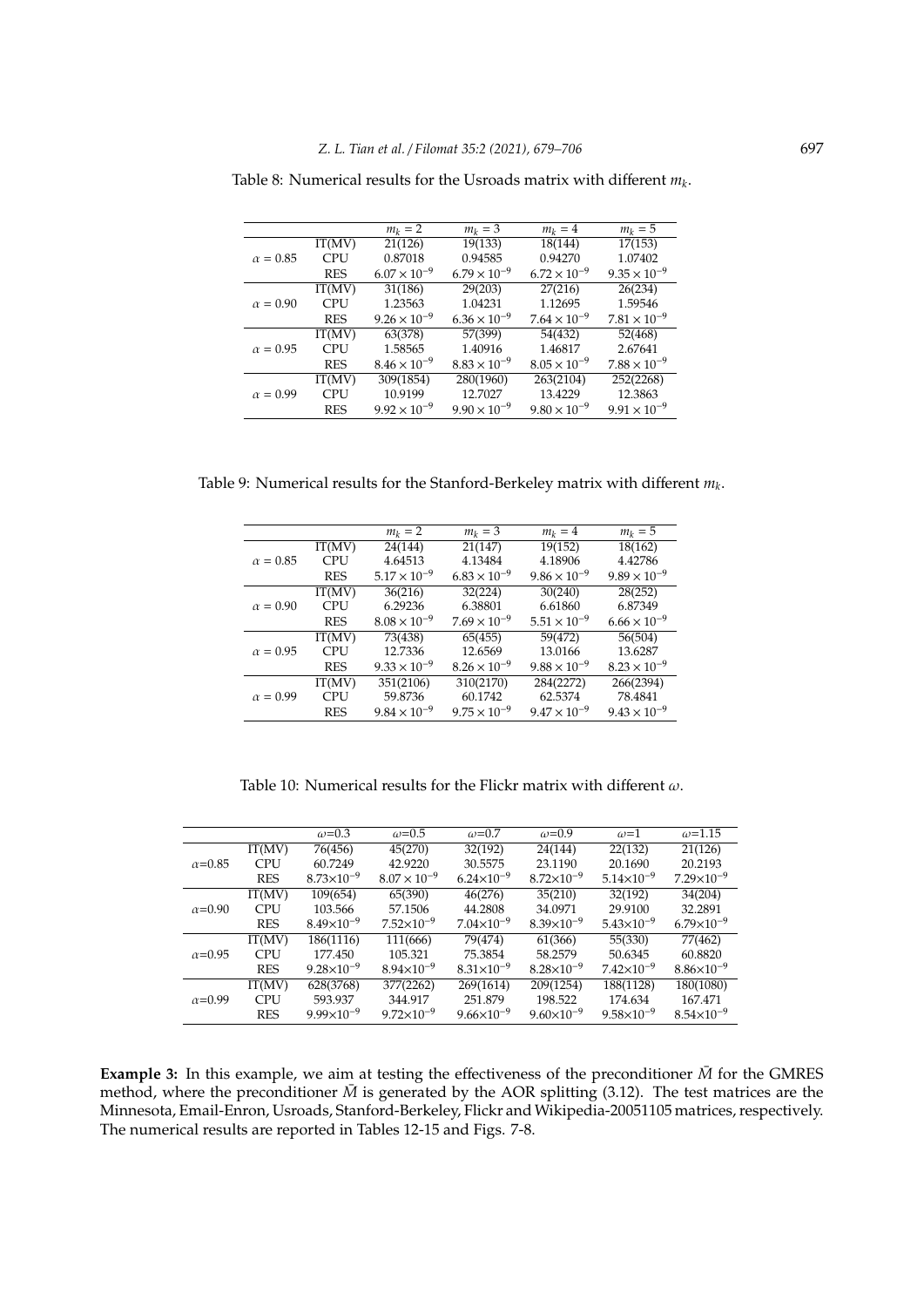

Figure 1: The iteration number for the Minnesota matrix with different  $\psi$ .



Figure 2: The iteration number for the Email-Enron matrix with different  $\psi$ .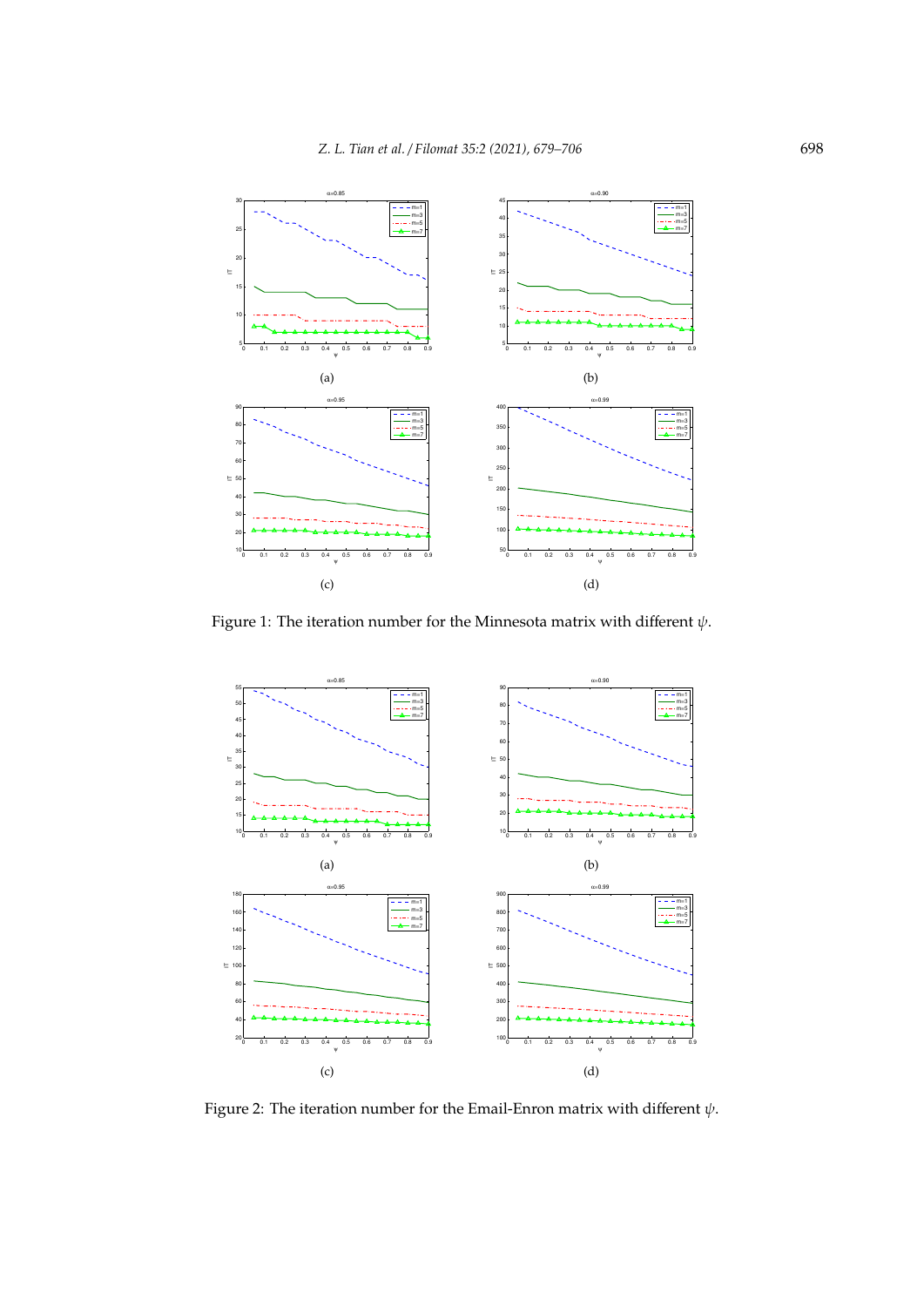

Figure 3: The iteration number for the Usroads matrix with different  $\psi$ .



Figure 4: The iteration number for the Stanford-Berkeley matrix with different  $\psi$ .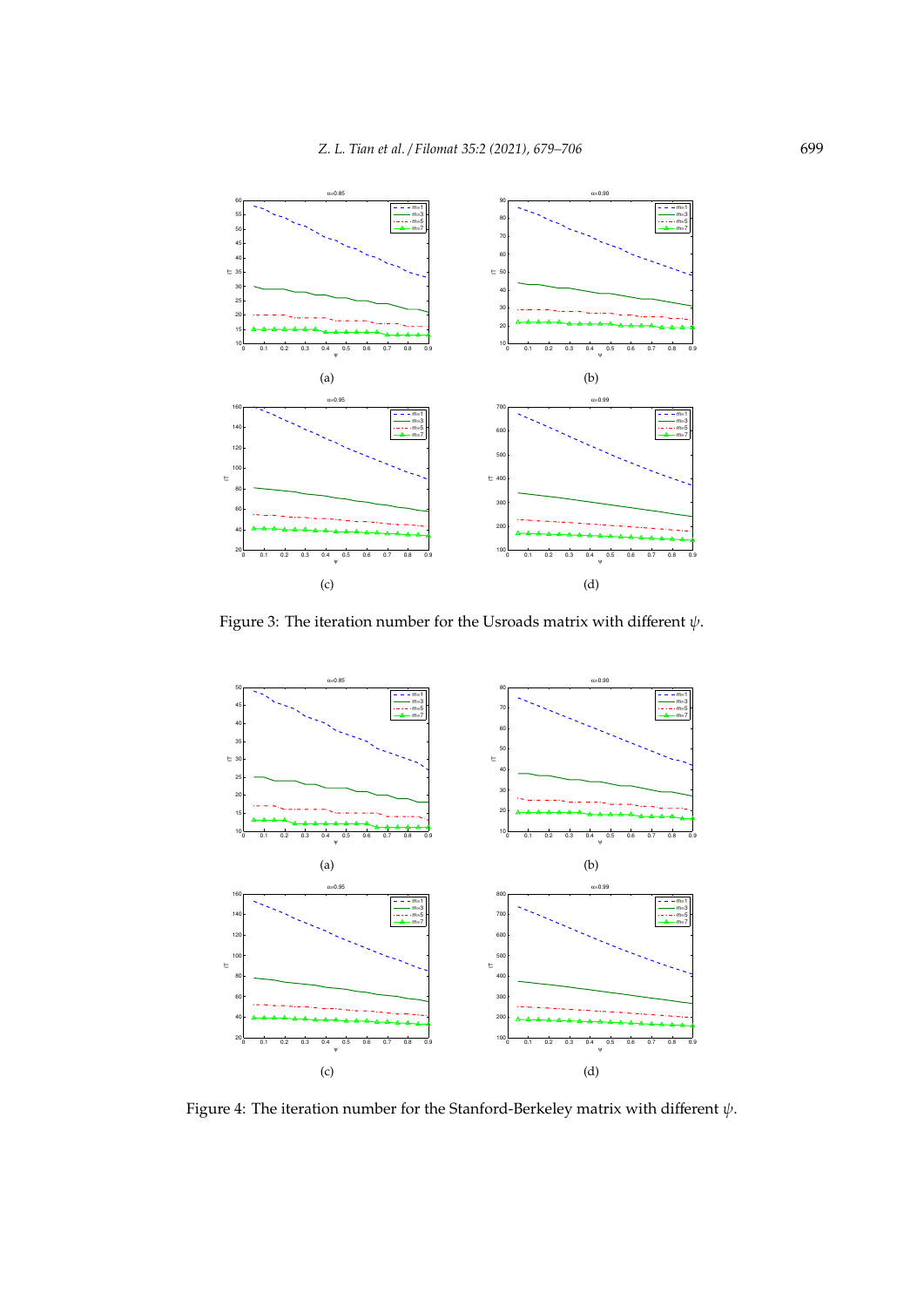

Figure 5: The iteration number for the Email-Enron matrix with different  $\omega$ .



Figure 6: The iteration number for the Usroads matrix with different  $\omega$ .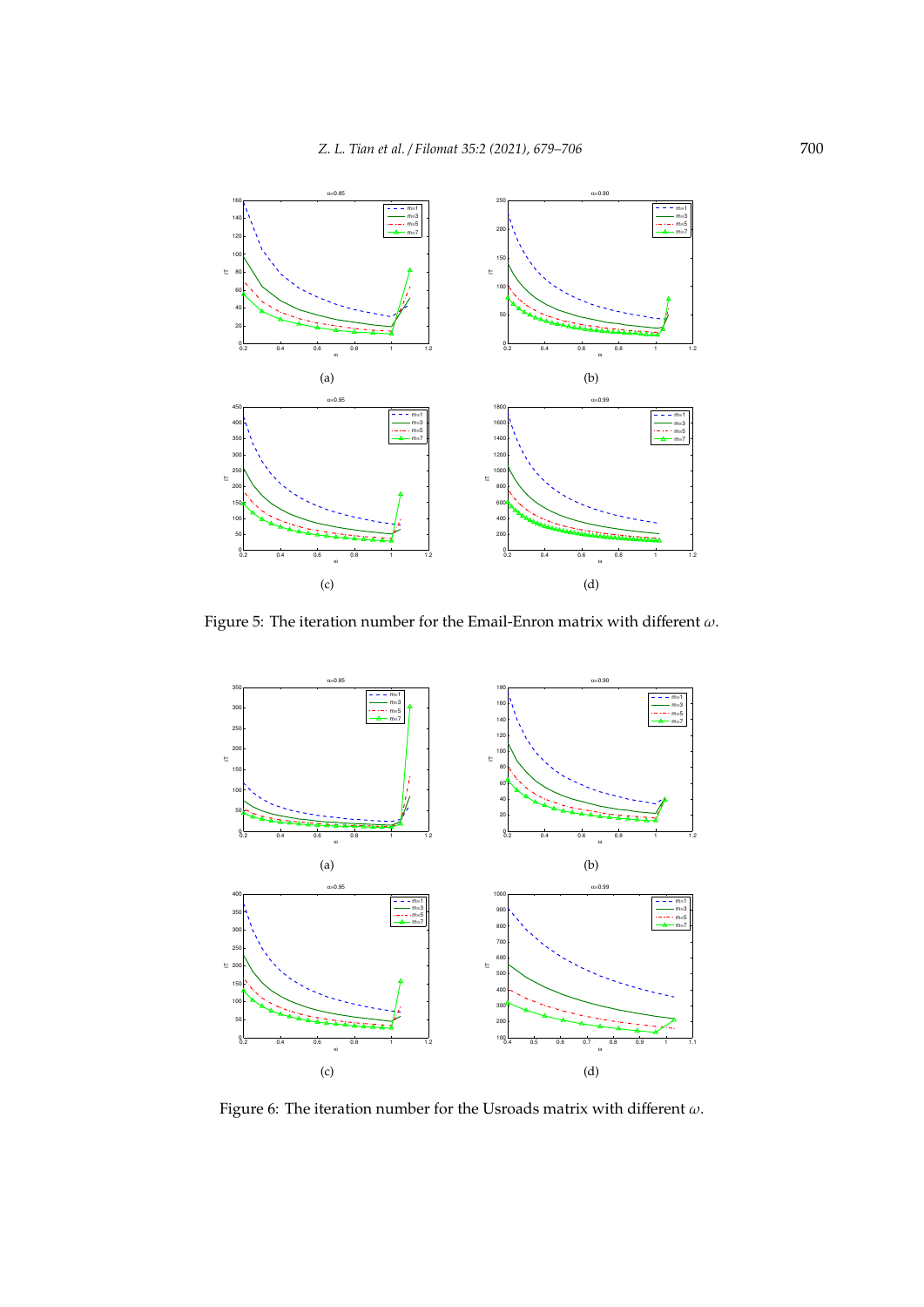|                 |            | $\omega$ =0.3         | $\omega$ =0.5         | $\omega$ =0.7         | $\omega$ =0.9       | $\omega$ =1           | $\omega = 1.05$     |
|-----------------|------------|-----------------------|-----------------------|-----------------------|---------------------|-----------------------|---------------------|
|                 | IT(MV)     | 63(378)               | 37(222)               | 26(156)               | 20(120)             | 18(108)               | 22(132)             |
| $\alpha = 0.85$ | CPU        | 219.615               | 126.709               | 89.2781               | 70.6051             | 60.7606               | 67.2119             |
|                 | <b>RES</b> | $7.99\times10^{-9}$   | $8.56 \times 10^{-9}$ | $8.42\times10^{-9}$   | $7.58\times10^{-9}$ | $6.59\times10^{-9}$   | $6.48\times10^{-9}$ |
|                 | IT(MV)     | 93(558)               | 55(330)               | 39(234)               | 30(180)             | 27(162)               | 26(156)             |
| $\alpha$ =0.90  | CPU        | 308.586               | 173.337               | 138.215               | 99.8963             | 57.9838               | 82.6035             |
|                 | <b>RES</b> | $9.29\times10^{-9}$   | $9.74 \times 10^{-9}$ | $9.13\times10^{-9}$   | $9.03\times10^{-9}$ | $8.24 \times 10^{-9}$ | $6.63\times10^{-9}$ |
|                 | IT(MV)     | 178(1068)             | 106(636)              | 76(456)               | 59(354)             | 53(318)               | 50(300)             |
| $\alpha = 0.95$ | <b>CPU</b> | 616.122               | 319.627               | 243.726               | 207.243             | 180.830               | 175.913             |
|                 | <b>RES</b> | $9.34\times10^{-9}$   | $9.57 \times 10^{-9}$ | $8.24 \times 10^{-9}$ | $7.74\times10^{-9}$ | $7.60\times10^{-9}$   | $8.60\times10^{-9}$ |
|                 | IT(MV)     | 822(4932)             | 493(2958)             | 352(2112)             | 273(1638)           | 246(1476)             | 327(1962)           |
| $\alpha = 0.99$ | <b>CPU</b> | 2873.99               | 1686.01               | 1247.13               | 856.421             | 618.277               | 712.707             |
|                 | <b>RES</b> | $9.85 \times 10^{-9}$ | $9.72 \times 10^{-9}$ | $9.60\times10^{-9}$   | $9.84\times10^{-9}$ | $9.57 \times 10^{-9}$ | $8.52\times10^{-9}$ |

Table 11: Numerical results for the Wikipedia-20051105 matrix with different  $\omega$ .

We compare the preconditioned GMRES (PGMRES) method with the GMRES method for solving the PageRank problem in Tables 12 and 13. Let  $\psi = 0.8$ ,  $\omega = 1$ ,  $\gamma = 0$  in Table 12 and  $\psi = 0.7$ ,  $\omega = 1.1$ ,  $\gamma = 0$ in Table 13, respectively. It follows from Tables 12, 13 that the PGMRES method converges faster than the GMRES method in term of the iteration number and CPU time with different  $m, s$  in the preconditioner  $\bar{M}$ , especially for larger  $\alpha$ , such as the case  $\alpha$  = 0.99 in Tables 12, 13.

Next, we will discuss the choice of the parameter  $\psi$  in the preconditioner  $\bar{M}$ . We choose  $\omega = 1$ ,  $\gamma = 0$  in Fig. 7,  $\omega = 0.9$ ,  $\gamma = 0$  in Fig. 8,  $m = s = 1$ ,  $\omega = 1.2$ ,  $\gamma = 0$  in Tables 14, 15, respectively. From Figs. 7, 8 and Tables 14, 15, we observe that the PGMRES method can obtain better numerical results with  $\psi$  around 0.6, which is more obvious for larger  $\alpha$ , such as the case  $\alpha = 0.99$  in Table 14 and the cases  $\alpha = 0.90, 0.95, 0.99$  in Table 15, respectively.

Finally, we consider how to choose the parameters  $\omega$ ,  $\gamma$  when the preconditioner  $\bar{M}$  is based on the AOR splitting (3.12). Fig. 9 depicts the iteration numbers of the PGMRES method for the Email-Enron, Usroads and Stanford-Berkeley matrices with different  $\omega$ , respectively. Let  $\gamma = 0$ ,  $m = s = 1$  in Fig. 9. From Fig. 9, we can find that the PGMRES method converges faster for larger  $\omega$ , then it is appropriate to choose the values of  $\omega$  around 1 for the PGMRES method.

## **8. Conclusion**

In this paper, we present an iteration method for solving the PageRank problem, which is called the GMMS iteration method, and analyze its global convergence in detail. Furthermore, the same idea can be used as a preconditioning technique to accelerate some Krylov subspace methods, such as the GMRES method. The Numerical results on several PageRank problems have showed the superiority of our proposed algorithm. Since the GMMS iteration method is rather parameter-dependent, then how to determine the optimal parameters is an interesting question, which will be further investigated in the future.

#### **9. Acknowledgements**

The authors are grateful to thank the anonymous referee for their recommendations and valuable suggestions and Professor Yimin Wei for the communication.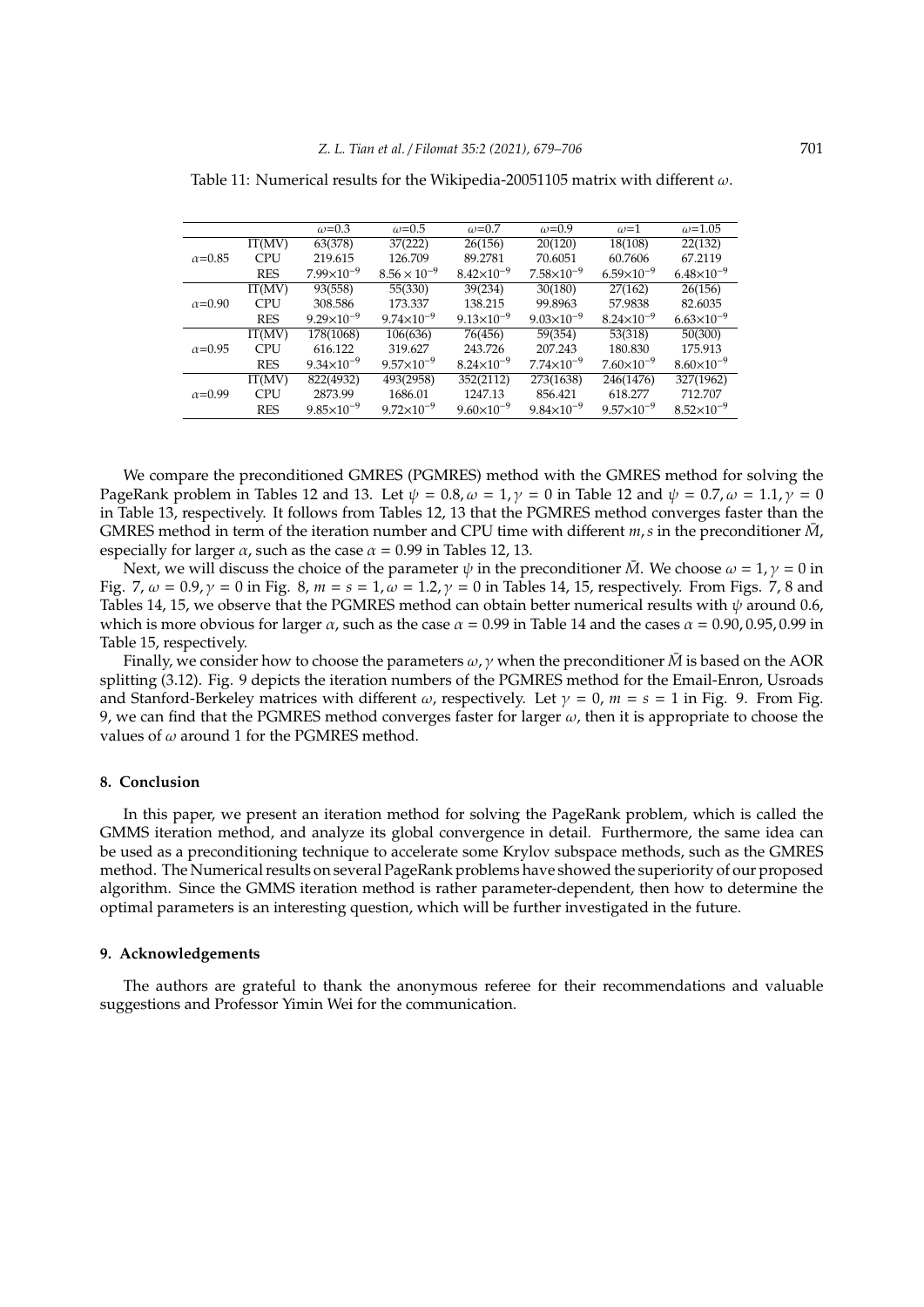|                 | m, s    | IТ  | <b>CPU</b> | <b>RES</b>            |
|-----------------|---------|-----|------------|-----------------------|
|                 | $m=s=1$ | 15  | 0.07304    | $2.86 \times 10^{-9}$ |
| $\alpha = 0.85$ | $m=s=2$ | 14  | 0.07457    | $6.26 \times 10^{-9}$ |
|                 | $m=s=3$ | 10  | 0.07278    | $1.88 \times 10^{-9}$ |
|                 | $m=s=4$ | 10  | 0.05386    | $1.96 \times 10^{-9}$ |
| <b>GMRES</b>    |         | 30  | 0.23252    | $7.68 \times 10^{-9}$ |
|                 | $m=s=1$ | 18  | 0.09855    | $6.13 \times 10^{-9}$ |
| $\alpha = 0.90$ | $m=s=2$ | 18  | 0.08887    | $5.05 \times 10^{-9}$ |
|                 | $m=s=3$ | 12  | 0.06315    | $4.72 \times 10^{-9}$ |
|                 | $m=s=4$ | 12  | 0.09452    | $6.45 \times 10^{-9}$ |
| <b>GMRES</b>    |         | 37  | 0.25605    | $9.49 \times 10^{-9}$ |
|                 | $m=s=1$ | 26  | 0.15018    | $5.56 \times 10^{-9}$ |
| $\alpha = 0.95$ | $m=s=2$ | 26  | 0.15217    | $6.01 \times 10^{-9}$ |
|                 | $m=s=3$ | 17  | 0.11918    | $7.25 \times 10^{-9}$ |
|                 | $m=s=4$ | 18  | 0.10847    | $5.35 \times 10^{-9}$ |
| <b>GMRES</b>    |         | 53  | 0.42809    | $9.45 \times 10^{-9}$ |
|                 | $m=s=1$ | 56  | 0.39101    | $7.95 \times 10^{-9}$ |
| $\alpha = 0.99$ | $m=s=2$ | 57  | 0.42247    | $8.21 \times 10^{-9}$ |
|                 | $m=s=3$ | 38  | 0.21893    | $6.38 \times 10^{-9}$ |
|                 | $m=s=4$ | 40  | 0.27674    | $7.01 \times 10^{-9}$ |
| GMRES           |         | 116 | 1.29084    | $9.34 \times 10^{-9}$ |

Table 12: Numerical results of the PGMRES method for the Minnesota matrix.

| Table 13: Numerical results of the PGMRES method |  |
|--------------------------------------------------|--|
| for the Usroads matrix.                          |  |

|                 | m, s    | ľТ  | <b>CPU</b> | <b>RES</b>                       |
|-----------------|---------|-----|------------|----------------------------------|
|                 | $m=s=1$ | 14  | 1.10701    | $8.93 \times 10^{-9}$            |
| $\alpha = 0.85$ | $m=s=2$ | 15  | 1.45063    | $7.70 \times 10^{-9}$            |
|                 | $m=s=3$ | 10  | 1.02632    | $5.41 \times 10^{-9}$            |
|                 | $m=s=4$ | 11  | 1.74244    | $3.90 \times 10^{-9}$            |
| <b>GMRES</b>    |         | 30  | 2.28122    | $8.25 \times 10^{-9}$            |
|                 | $m=s=1$ | 17  | 1.21931    | $6.\overline{43 \times 10^{-9}}$ |
| $\alpha = 0.90$ | $m=s=2$ | 19  | 1.51533    | $8.24 \times 10^{-9}$            |
|                 | $m=s=3$ | 12  | 1.26498    | $4.81 \times 10^{-9}$            |
|                 | $m=s=4$ | 14  | 1.63505    | $5.01 \times 10^{-9}$            |
| <b>GMRES</b>    |         | 38  | 3.92952    | $6.45 \times 10^{-9}$            |
|                 | $m=s=1$ | 24  | 2.13781    | $8.\overline{92 \times 10^{-9}}$ |
| $\alpha = 0.95$ | $m=s=2$ | 28  | 3.15262    | $7.55 \times 10^{-9}$            |
|                 | $m=s=3$ | 16  | 2.03914    | $6.90 \times 10^{-9}$            |
|                 | $m=s=4$ | 21  | 2.78483    | $4.90 \times 10^{-9}$            |
| <b>GMRES</b>    |         | 54  | 6.69342    | $7.94 \times 10^{-9}$            |
|                 | $m=s=1$ | 54  | 6.68532    | $9.35 \times 10^{-9}$            |
| $\alpha = 0.99$ | $m=s=2$ | 63  | 7.62764    | $9.91 \times 10^{-9}$            |
|                 | $m=s=3$ | 36  | 4.82273    | $9.01 \times 10^{-9}$            |
|                 | $m=s=4$ | 48  | 6.80835    | $7.03 \times 10^{-9}$            |
| <b>GMRES</b>    |         | 120 | 21.0056    | $8.91 \times 10^{-9}$            |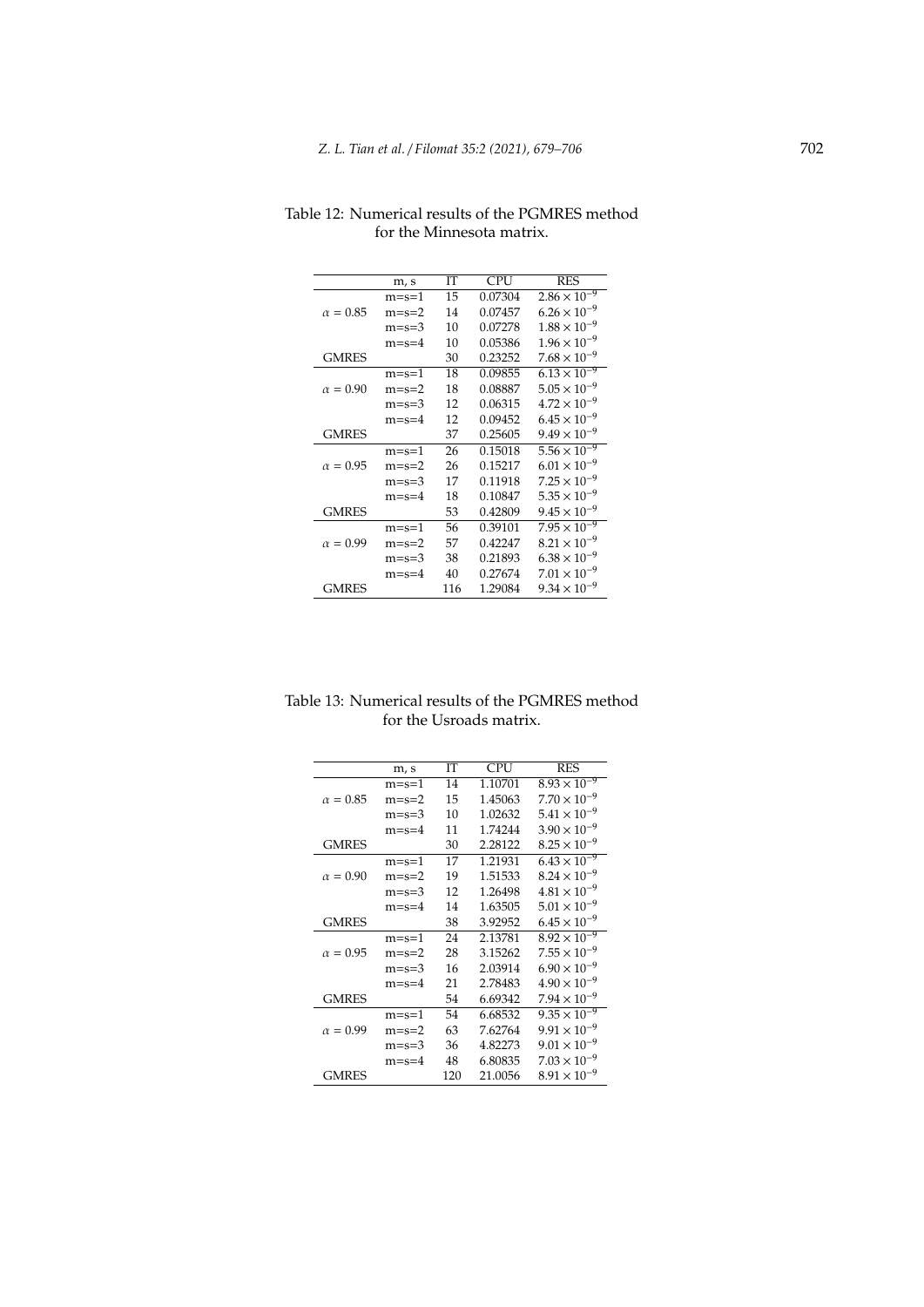

Figure 7: The iteration number for the Minnesota matrix with different  $\psi$ .



Figure 8: The iteration number for the Usroads matrix with different  $\psi$ .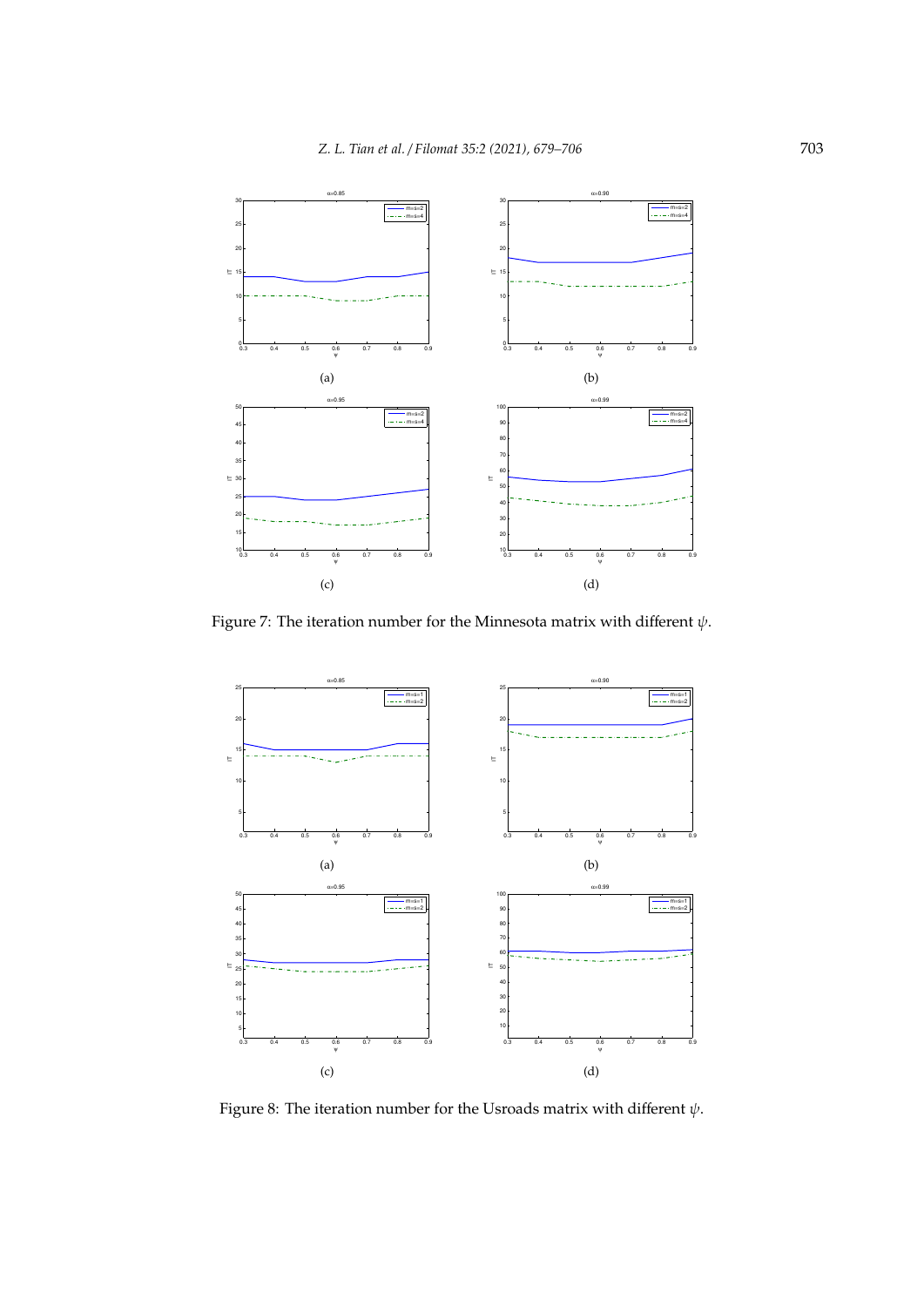|                 |            | <b>GMRES</b>          |                       |                       | <b>PGMRES</b>         |                       |                       |                       |
|-----------------|------------|-----------------------|-----------------------|-----------------------|-----------------------|-----------------------|-----------------------|-----------------------|
|                 |            |                       | $\psi = 0.4$          | $_{\psi=0.5}$         | $\psi = 0.6$          | $\psi = 0.7$          | $_{\psi=0.8}$         | $v = 0.9$             |
|                 | <b>IT</b>  | 40                    | 18                    | 18                    | 18                    | 18                    | 19                    | 19                    |
| $\alpha = 0.85$ | <b>CPU</b> | 22.9441               | 44.5623               | 23.7771               | 26.4502               | 30.8856               | 27.4087               | 25.6504               |
|                 | <b>RES</b> | $8.15 \times 10^{-9}$ | $5.89 \times 10^{-9}$ | $5.40 \times 10^{-9}$ | $5.89 \times 10^{-9}$ | $7.60 \times 10^{-9}$ | $4.94 \times 10^{-9}$ | $9.27 \times 10^{-9}$ |
|                 | IТ         | 49                    | 22                    | 22                    | 22                    | 23                    | 23                    | 24                    |
| $\alpha = 0.90$ | <b>CPU</b> | 35.3682               | 64.8491               | 41.7243               | 45.6202               | 44.6981               | 43.3974               | 60.1796               |
|                 | <b>RES</b> | $8.68 \times 10^{-9}$ | $8.86 \times 10^{-9}$ | $7.97 \times 10^{-9}$ | $8.86 \times 10^{-9}$ | $5.39 \times 10^{-9}$ | $9.05 \times 10^{-9}$ | $8.95 \times 10^{-9}$ |
|                 | IТ         | 69                    | 31                    | 31                    | 31                    | 32                    | 33                    | 34                    |
| $\alpha = 0.95$ | <b>CPU</b> | 62.7403               | 97.9051               | 66.5882               | 53.6703               | 58.0302               | 59.5976               | 63.9984               |
|                 | <b>RES</b> | $7.52 \times 10^{-9}$ | $9.85 \times 10^{-9}$ | $8.95 \times 10^{-9}$ | $9.85 \times 10^{-9}$ | $7.98 \times 10^{-9}$ | $7.56 \times 10^{-9}$ | $9.87 \times 10^{-9}$ |
|                 | <b>IT</b>  | 139                   | 61                    | 60                    | 61                    | 62                    | 64                    | 67                    |
| $\alpha = 0.99$ | <b>CPU</b> | 233.596               | 149.861               | 127.473               | 137.722               | 138.494               | 140.796               | 176.491               |
|                 | <b>RES</b> | $9.85 \times 10^{-9}$ | $7.34 \times 10^{-9}$ | $8.93 \times 10^{-9}$ | $7.34 \times 10^{-9}$ | $7.75 \times 10^{-9}$ | $8.15 \times 10^{-9}$ | $9.10 \times 10^{-9}$ |

Table 14: Numerical results of the PGMRES method for the Flickr matrix with different  $\psi$ .

Table 15: Numerical results of the PGMRES method for the Wikipedia-20051105 matrix with different  $\psi$ .

|                 |            | <b>GMRES</b>          | <b>PGMRES</b>         |                       |                       |                       |                       |  |
|-----------------|------------|-----------------------|-----------------------|-----------------------|-----------------------|-----------------------|-----------------------|--|
|                 |            |                       | $\psi = 0.4$          | $\psi = 0.5$          | $\psi = 0.6$          | $\psi = 0.7$          | $\psi = 0.8$          |  |
| $\alpha = 0.85$ | IТ         | 42                    | 28                    | 25                    | 23                    | 24                    | 30                    |  |
|                 | <b>CPU</b> | 109.805               | 118.678               | 114.002               | 87.3299               | 105.547               | 125.943               |  |
|                 | <b>RES</b> | $8.34 \times 10^{-9}$ | $5.75 \times 10^{-9}$ | $4.59 \times 10^{-9}$ | $8.51 \times 10^{-9}$ | $5.99 \times 10^{-9}$ | $5.68 \times 10^{-9}$ |  |
|                 | IT         | 54                    | 33                    | 31                    | 30                    | 32                    | 51                    |  |
| $\alpha = 0.90$ | <b>CPU</b> | 146.833               | 179.504               | 151.817               | 142.069               | 174.444               | 388.379               |  |
|                 | <b>RES</b> | $7.12 \times 10^{-9}$ | $9.53 \times 10^{-9}$ | $7.04 \times 10^{-9}$ | $5.87 \times 10^{-9}$ | $5.74 \times 10^{-9}$ | $8.18 \times 10^{-9}$ |  |
|                 | IТ         | 78                    | 50                    | 48                    | 43                    | 46                    | 49                    |  |
| $\alpha = 0.95$ | <b>CPU</b> | 236.994               | 352.059               | 296.166               | 239.445               | 259.048               | 334.832               |  |
|                 | <b>RES</b> | $9.84 \times 10^{-9}$ | $6.85 \times 10^{-9}$ | $9.66 \times 10^{-9}$ | $7.00 \times 10^{-9}$ | $6.30 \times 10^{-9}$ | $9.07 \times 10^{-9}$ |  |
|                 | IТ         | 165                   | 94                    | 88                    | 87                    | 94                    | 103                   |  |
| $\alpha = 0.99$ | <b>CPU</b> | 814.898               | 772.323               | 582.547               | 588.010               | 612.619               | 855.340               |  |
|                 | <b>RES</b> | $8.76 \times 10^{-9}$ | $9.47 \times 10^{-9}$ | $8.77 \times 10^{-9}$ | $9.56 \times 10^{-9}$ | $8.96 \times 10^{-9}$ | $8.15 \times 10^{-9}$ |  |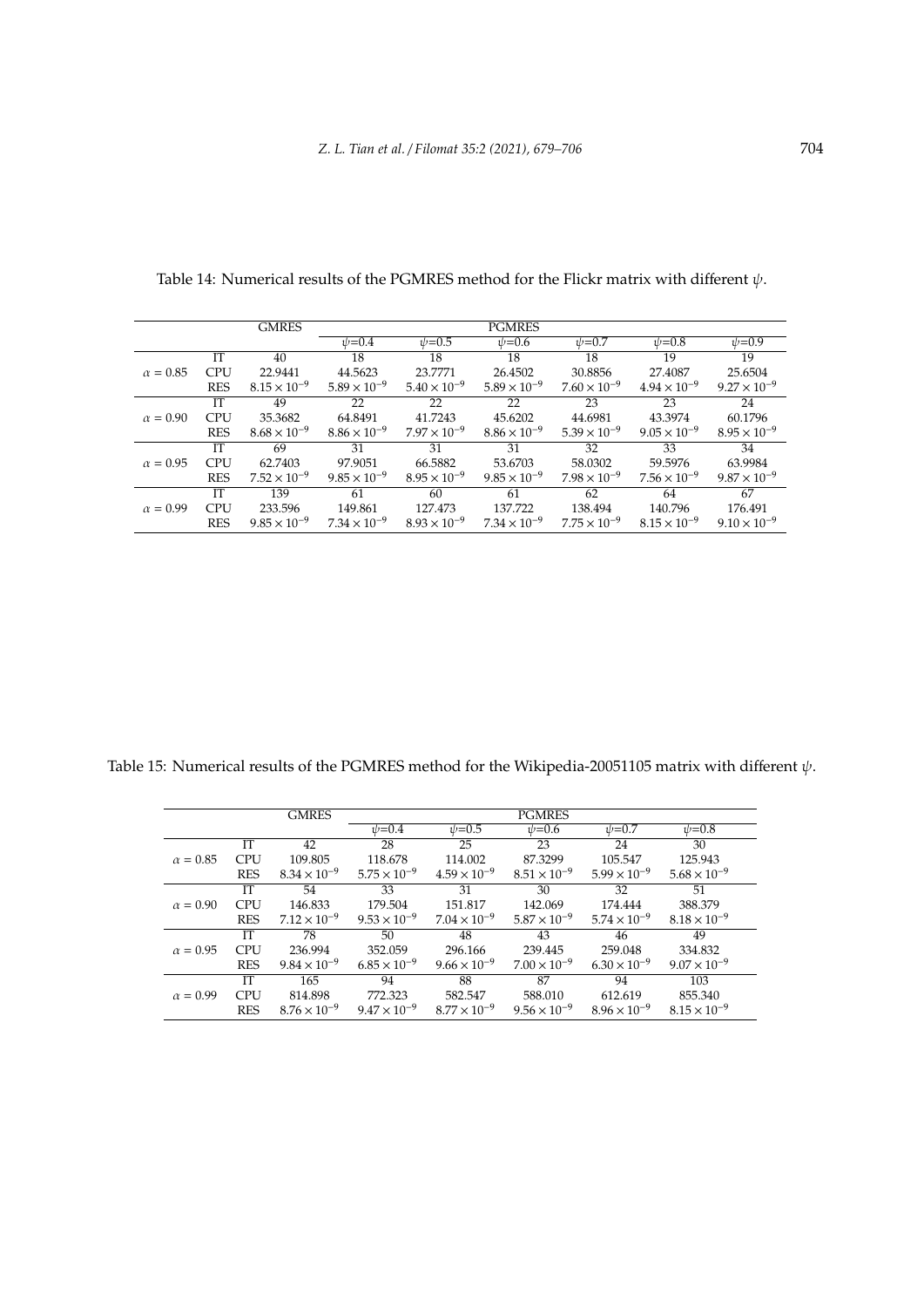

Figure 9: The iteration number for the PGMRES method with different  $\omega$ .

### **References**

- [1] L. Page, S. Brin, R. Motwami, T. Winograd, The Pagerank citation ranking: bringing order to the web, Technical Report, Computer Science Department, Stanford University, 1998.
- [2] P. Boldi, M. Santini,S. Vigna, PageRank as a function of the damping factor,in:Proceedings of the 14th International World Web Conference, ACM, NewYork,2005.
- [3] T.H. Haveliwala, S.D. Kamvar, D. Klein, C. Manning, G.H. Golub, Computing PageRank using power extrapolation, Stanford University Technical Report, 2003.
- [4] A. Arasu, J. Novak, A. Tomkins, J.Tomlin,PageRank computation and the structure of the web: experiments and algorithms, in:Proceedings of 11th International World Web Conference, Honolulu, 2002.
- [5] Z.L. Tian, Y. Liu, Y. Zhang, Z.Y. Liu, M.Y. Tian, The general inner-outer iteration method based on regular splittings for the PageRank problem, Appl. Math. Comput. 356 (2019) 479-501.
- [6] C. Wen, T.Z. Huang, Z.L. Shen, A note on the two-step matrix splitting iteration for computing PageRank, J. Comput. Appl. Math. 315 (2017) 87-97.
- [7] C.Q. Gu, L. Wang, On the multi-splitting iteration method for computing PageRank, J.Appl. Math.Comput. 42 (2013) 479-490.
- [8] M. Bianchini, M. Gori, F. Scarselli, Inside PageRank, ACMTrans. Internet Technol. 5 (2005) 92-128.
- [9] N. Huang, C.F. Ma, Parallel multisplitting iteration methods based on M-splitting for the PageRank problem, Appl. Math. Comput. 271 (2015) 337-343.
- [10] G. Wu, Y. Zhang, Y. Wei, Accelerating the Arnoldi-type algorithm for the PageRank problem and the ProteinRank problem, J. Sci. Comput. 57 (2013) 74-104.
- [11] C.Q. Gu, F. Xie, K. Zhang, A two-step matrix splitting iteration for computing PageRank, J. Comput. Appl. Math. 278, 19-28 (2015).
- [12] B.Y. Pu, T.Z. Huang, C. Wen, A preconditioned and extrapolation-accelerated GMRES method for PageRank, Appl. Math. Lett. 37 (2014) 95-100.
- [13] Y.Z. Song, On the convergence of the MAOR method, J. Comput. Appl. Math. 79 (1997) 299-317.
- [14] A. Hadjimos, Accelerated overrelaxation method, Math.Comp. 32 (1978) 149-157.
- [15] A.N. Langville, C.D. Meyer, Google's PageRank and Beyond: The Science of Search Engine Rankings, Princet on University Press, Princeton, NJ, 2006.
- [16] G.H. Golub, C.F. Van Loan, Matrix Computations, third ed., The Johns Hopkins University Press, Baltimore, London, 1996.
- [17] Z.Z. Bai, J.C. Sun, D.R. Wang, A unified framework for the construction of various matrix multisplitting iterative methods for large sparse system of linear equations, Comput. Math. Appl. 32 (1996) 51-76.
- [18] G. Wu, Y.M. Wei, An Arnoldi-extrapolation algorithm for computing PageRank, J. Comput. Appl. Math. 234 (2010) 3196-3212.